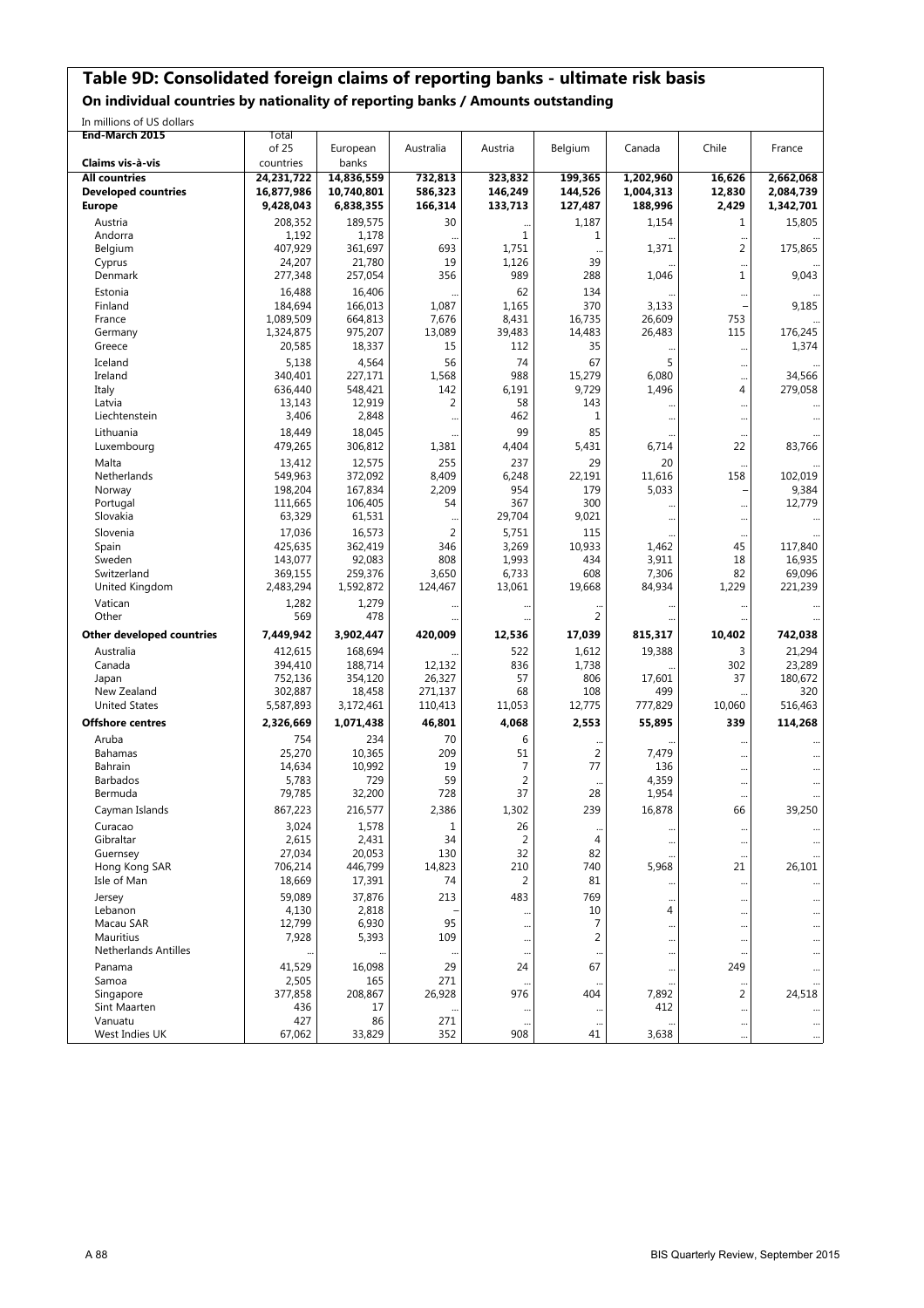| End-March 2015                                      | Total                |                      |                 |                      |                             |                      |           |                        |
|-----------------------------------------------------|----------------------|----------------------|-----------------|----------------------|-----------------------------|----------------------|-----------|------------------------|
|                                                     | of 25                | European             | Australia       | Austria              | Belgium                     | Canada               | Chile     | France                 |
| Claims vis à vis                                    | countries            | banks                |                 |                      |                             |                      |           |                        |
| <b>Developing countries</b><br>Africa & Middle East | 4,718,497<br>538,891 | 2,806,164<br>395,002 | 86,560<br>2,851 | 171,010<br>669       | 51,527<br>1,455             | <br>1,807            | 3,457<br> | 437,394<br>100,719     |
| Algeria                                             | 7,749                | 6,488                |                 | $\ddot{\phantom{0}}$ | 58                          |                      |           |                        |
| Angola                                              | 14,114               | 14,085               |                 | 44                   | 11                          |                      |           | $\ddotsc$              |
| Benin                                               | 398                  | 376                  |                 | $\cdots$             |                             |                      |           |                        |
| Botswana                                            | 2,252<br>824         | 2,081<br>796         |                 | $\ddotsc$            | $\mathbf{1}$                |                      |           |                        |
| Burkina Faso                                        |                      |                      |                 |                      | $\ddotsc$                   |                      |           |                        |
| Burundi<br>Cameroon                                 | 68<br>2,645          | 68<br>2,526          |                 | $\ddotsc$            | 5<br>55                     |                      |           | $\ddotsc$              |
| Cape Verde                                          | 1,548                | 1,548                |                 |                      |                             | <br>                 |           |                        |
| Central African Republic                            | 24                   | 24                   | <br>            | <br>                 | <br>                        |                      | <br>      | $\ddotsc$<br>$\ddotsc$ |
| Chad                                                | 382                  | 376                  |                 |                      | $\cdots$                    |                      |           | $\ddotsc$              |
| Comoros Islands                                     | 22                   | 6                    |                 |                      | $\ddotsc$                   |                      |           |                        |
| Congo                                               | 353                  | 350                  |                 |                      | 5                           |                      |           | $\ddotsc$              |
| Congo Democratic Republic                           | 197                  | 133                  |                 |                      | 7                           |                      |           |                        |
| Côte d'Ivoire                                       | 3,675                | 3,483                | 41              |                      | $\mathbf 1$                 |                      |           | $\ddotsc$              |
| Djibouti                                            | 118                  | 45                   |                 |                      | $\cdot$                     |                      |           |                        |
| Egypt                                               | 25,688               | 23,091               | 1               | 3                    | 41                          | 22                   |           |                        |
| <b>Equatorial Guinea</b>                            | 223                  | 201                  |                 |                      | $\ddotsc$                   | $\ddotsc$            |           |                        |
| Eritrea<br>Ethiopia                                 | $\ddotsc$<br>449     | $\ddotsc$<br>371     |                 |                      | $\ddotsc$                   |                      |           | $\ddotsc$              |
| Gabon                                               | 1,169                | 985                  | $\cdots$        |                      | $\ddotsc$<br>$\overline{2}$ |                      |           | $\ddotsc$              |
| Gambia                                              | 109                  | 105                  |                 |                      |                             |                      |           | $\ddotsc$              |
| Ghana                                               | 5,817                | 5,232                | <br>80          |                      | 95                          |                      |           |                        |
| Guinea                                              | 505                  | 488                  |                 | <br>$\ddotsc$        | $\ddotsc$                   |                      | <br>      | <br>                   |
| Guinea-Bissau                                       | 93                   | 69                   |                 | $\ddotsc$            | $\ddotsc$                   | $\cdots$             |           | $\ddotsc$              |
| Iran                                                | 840                  | 584                  | 3               | 9                    | 3                           | 23                   |           |                        |
| Iraq                                                | 628                  | 508                  | $\mathbf{1}$    | $\overline{2}$       |                             |                      |           |                        |
| Israel                                              | 15,463               | 7,283                | 30              | 56                   | 13                          | 128                  |           |                        |
| Jordan                                              | 3,160                | 1,865                |                 | $\ddotsc$            | 6                           | $\ddotsc$            |           | $\ddotsc$              |
| Kenya                                               | 6,362                | 4,574                | 3               | 6                    | 21                          | $\ddotsc$            |           |                        |
| Kuwait                                              | 14,344               | 6,112                | 3               | 4                    | 4                           | 97                   |           | $\ddotsc$              |
| Lesotho                                             |                      |                      |                 |                      |                             |                      |           |                        |
| Liberia                                             | 20,801               | 18,117               |                 |                      | 28                          |                      |           |                        |
| Libya                                               | 106                  | 72                   |                 |                      | $\ddotsc$                   |                      |           |                        |
| Madagascar<br>Malawi                                | 1,311<br>46          | 864<br>37            |                 | $\ddotsc$            | $\ddotsc$                   |                      |           | $\ddotsc$              |
|                                                     |                      |                      |                 |                      |                             |                      |           | $\ddotsc$              |
| Mali<br>Mauritania                                  | 205<br>341           | 203<br>328           |                 | $\ddotsc$            | $\cdot\cdot$<br>4           |                      |           | $\ddotsc$              |
| Morocco                                             | 27,330               | 25,995               | <br>8           | <br>14               | $\overline{7}$              | <br>                 |           |                        |
| Mozambique                                          | 5,615                | 5,549                |                 |                      |                             |                      | <br>      | <br>                   |
| Namibia                                             | 348                  | 255                  | 10              | $\ddotsc$            | $\ddotsc$                   |                      |           | $\ddotsc$              |
| Niger                                               | 85                   | 77                   |                 | $\ddotsc$            | $\ddot{\phantom{0}}$        | $\ddot{\phantom{0}}$ | $\cdots$  |                        |
| Nigeria                                             | 15,499               | 11,072               | $\overline{2}$  | 3                    | 40                          | $\mathbf 1$          | $\ddots$  |                        |
| Oman                                                | 11,075               | 8,482                | 17              |                      | 44                          | 21                   |           |                        |
| Palestinian Territory                               | 35                   | 35                   |                 |                      |                             |                      |           |                        |
| Qatar                                               | 38,247               | 25,982               | 718             | 196                  | 373                         | 66                   |           |                        |
| Rwanda                                              | 56                   | 48                   |                 |                      | $1\,$                       |                      |           |                        |
| Sao Tomé and Principe                               | 37                   | 37                   |                 | $\ddotsc$            |                             |                      |           |                        |
| Saudi Arabia                                        | 63,749               | 35,090               | 9               | 39                   | 33                          |                      |           | $\ddotsc$              |
| Senegal                                             | 2,737                | 2,621                |                 |                      | $\overline{2}$              |                      |           |                        |
| Seychelles                                          | 1,410                | 984                  |                 |                      | $\ddotsc$                   | $\ddot{\phantom{a}}$ |           |                        |
| Sierra Leone                                        | 130                  | 129                  | 1               | $\cdots$             | $\cdots$                    | $\cdots$             |           |                        |
| Somalia<br>South Africa                             | 89<br>104,898        | 87                   | 535             | 98                   | $\cdot$<br>62               | $\ddots$<br>261      |           |                        |
| St. Helena                                          | 44                   | 78,921<br>3          |                 |                      |                             |                      |           |                        |
| Sudan                                               | 133                  | 127                  | <br>            | <br>                 | <br>                        | <br>                 | <br>      | <br>                   |
| Swaziland                                           | 103                  | 39                   |                 |                      |                             |                      |           |                        |
|                                                     |                      |                      |                 | $\ddotsc$            |                             |                      |           |                        |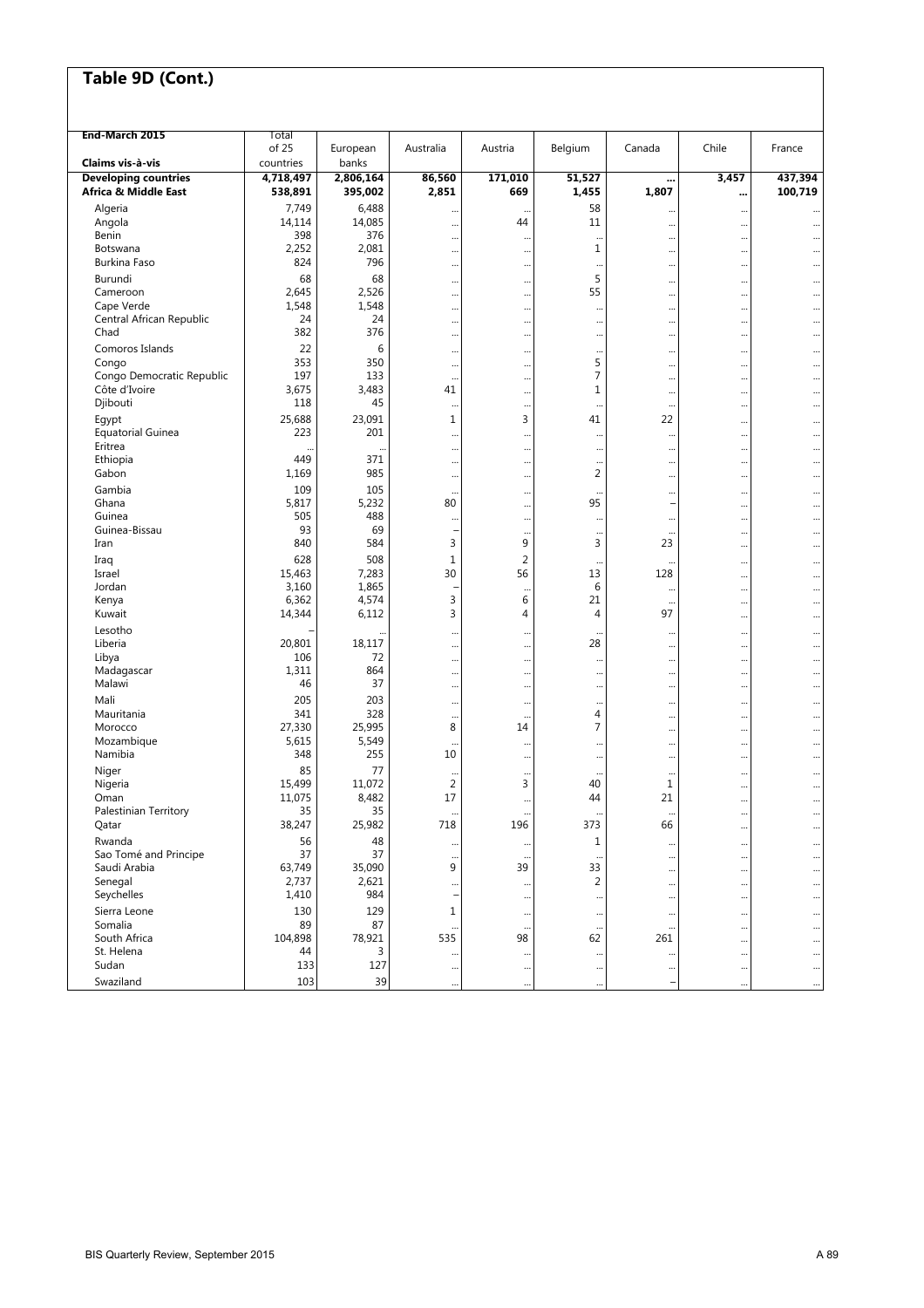| End-March 2015                      | Total          |                      |                |                  |                                        |                      |                                   |                        |
|-------------------------------------|----------------|----------------------|----------------|------------------|----------------------------------------|----------------------|-----------------------------------|------------------------|
|                                     | of 25          | European             | Australia      | Austria          | Belgium                                | Canada               | Chile                             | France                 |
| Claims vis à vis                    | countries      | banks                |                |                  |                                        |                      |                                   |                        |
| Syria                               | 28             | 24                   |                |                  |                                        |                      |                                   |                        |
| Tanzania<br>Togo                    | 2,641<br>410   | 2,202<br>409         |                |                  | $\mathbf{1}$                           |                      |                                   |                        |
| Tunisia                             | 7,072          | 6,698                | <br>3          | $\ddotsc$<br>33  | <br>46                                 | <br>1                | <br>                              | $\ddotsc$              |
| Uganda                              | 1,296          | 839                  |                | 6                |                                        |                      |                                   |                        |
| <b>United Arab Emirates</b>         | 115,250        | 82,905               | 1,383          | 153              | 486                                    | 461                  |                                   |                        |
| Yemen                               | 776            | 526                  |                |                  | $\ddot{\phantom{a}}$                   | $\ddot{\phantom{a}}$ | $\ddots$                          |                        |
| Zambia                              | 2,198          | 1,731                | 1              |                  | $\ddotsc$                              |                      | $\ddot{\phantom{0}}$              | $\ddotsc$              |
| Zimbabwe                            | 672            | 660                  | 2              | $\cdots$         | $\cdots$                               |                      |                                   |                        |
| Residual                            | 4,896          |                      |                |                  | $\ddotsc$                              |                      | $\ddots$                          |                        |
| Asia & Pacific                      | 2,076,512      | 850,436              | 79,847         | 3,952            | 2,526                                  | 26,950               | 342                               | 138,880                |
| Afghanistan                         | 10             | 8                    | 1              |                  |                                        |                      |                                   |                        |
| Armenia<br>Azerbaijan               | 968<br>3,444   | 902<br>2,774         | $\ddotsc$<br>1 | 15<br>110        | 13<br>21                               |                      |                                   |                        |
| Bangladesh                          | 10,462         | 8,715                | 3              |                  | $\overline{4}$                         | <br>15               | <br>                              |                        |
| Bhutan                              | 12             | 10                   |                | <br>2            | $\ddotsc$                              |                      | $\ddots$                          | $\ddotsc$              |
| <b>British Overseas Territories</b> | 1,011          | 830                  |                |                  |                                        |                      | $\ddot{\phantom{0}}$              |                        |
| <b>Brunei</b>                       | 3,557          | 2,527                | 31             |                  | $\overline{2}$                         |                      | $\ddots$                          |                        |
| Cambodia                            | 1,726          | 286                  | 2              |                  | 10                                     |                      |                                   |                        |
| China                               | 762,089        | 322,816              | 37,366         | 2,052            | 1,653                                  | 14,980               | 265                               | 47,902                 |
| Chinese Taipei                      | 184,182        | 77,619               | 10,781         | 2                | 17                                     | 2,272                |                                   | 17,066                 |
| Fiji                                | 1,891          | 82                   | 1,804          |                  |                                        |                      | $\ddotsc$                         |                        |
| French Polynesia                    | 3,970          | 3,324                | 2              |                  | $\ddot{\phantom{0}}$                   |                      | $\ddot{\phantom{0}}$              |                        |
| Georgia<br>India                    | 971<br>273,478 | 890<br>125,903       | 7,770          | <br>142          | 9<br>318                               | 2,558                | $\ddot{\phantom{0}}$<br>41        | 16,979                 |
| Indonesia                           | 112,991        | 31,905               | 5,130          | 762              | 42                                     |                      |                                   |                        |
| Kazakhstan                          | 5,800          | 3,005                | 24             | 116              | $\overline{7}$                         | $\mathbf{1}$         | $\ddotsc$                         |                        |
| Kiribati                            | 5              |                      |                |                  | $\ddot{\phantom{a}}$                   |                      | $\ddotsc$<br>$\ddot{\phantom{0}}$ |                        |
| Kyrgyz Republic                     | 38             | 35                   |                |                  | $\overline{2}$                         |                      |                                   |                        |
| Laos                                | 916            | 263                  | 37             | $\overline{7}$   | $\ddotsc$                              |                      |                                   |                        |
| Malaysia                            | 164,128        | 57,234               | 1,325          | 175              | 27                                     |                      | $\ddots$                          |                        |
| Maldives                            | 800            | 696                  | $\ddotsc$      |                  |                                        |                      | $\ddots$                          |                        |
| Marshall Islands                    | 31,396         | 24,134               | 98             | $\overline{4}$   | 1                                      |                      |                                   | $\ddotsc$              |
| Micronesia<br>Mongolia              | 75<br>692      | 74<br>563            | 14             | <br>18           | $\ddot{\phantom{0}}$<br>$\overline{7}$ |                      | $\ddot{\phantom{0}}$              | $\ddotsc$              |
| Myanmar                             | 397            | 67                   | 1              | $\mathbf{1}$     |                                        |                      | <br>                              | $\ddotsc$<br>$\ddotsc$ |
| Nauru                               |                |                      |                |                  |                                        |                      |                                   | $\ddotsc$              |
| Nepal                               | 301            | 256                  |                |                  | 1                                      |                      | $\ddot{\phantom{0}}$              | $\ddotsc$              |
| New Caledonia                       | 7,060          | 6,985                | 3              |                  | $\ddotsc$                              |                      |                                   | $\ddotsc$              |
| North Korea                         | 30             | 25                   | 3              |                  | $\ddotsc$                              | $\overline{2}$       |                                   | $\ddotsc$              |
| Pakistan                            | 8,852          | 7,391                | 2              |                  | 4                                      |                      |                                   |                        |
| Palau                               | 19             |                      |                |                  | $\ddotsc$                              |                      | $\ddotsc$                         | $\ddotsc$              |
| Papua New Guinea                    | 5,881          | 772                  | 4,233          |                  | $\ddot{\phantom{0}}$                   |                      |                                   |                        |
| Philippines<br>Solomon Islands      | 35,233<br>182  | 13,528               | 1,292<br>179   | 22               | 26                                     | 359                  | $\ddotsc$                         |                        |
| South Korea                         | 290,034        | $\ddotsc$<br>120,752 | 5,935          | $\ddotsc$<br>399 | $\ddotsc$<br>249                       | <br>4,331            | $\ddot{\phantom{0}}$<br>36        | <br>23,364             |
| Sri Lanka                           | 7,273          | 5,576                | 1              |                  | 27                                     |                      | $\ddotsc$                         |                        |
| Tajikistan                          | 43             | 41                   |                | $\ddotsc$<br>    | 3                                      |                      |                                   |                        |
| Thailand                            | 120,602        | 18,615               | 439            | 6                | 73                                     | 104                  |                                   |                        |
| <b>Timor Leste</b>                  | 97             | 96                   |                |                  |                                        |                      | $\cdots$                          |                        |
| Tonga                               | 106            |                      | 106            |                  |                                        |                      | $\ddot{\phantom{0}}$              |                        |
| Turkmenistan                        | 97             | 20                   |                | $\cdots$         | $\cdots$                               |                      | $\cdots$                          |                        |
| Tuvalu                              | $\ddotsc$      |                      |                |                  |                                        |                      |                                   |                        |
| US Pacific Islands<br>Uzbekistan    | 24<br>857      | 4<br>253             | <br>2          | <br>43           | $\ddotsc$<br>4                         |                      |                                   |                        |
| Vietnam                             | 33,191         | 11,437               | 3,262          | 75               | 6                                      |                      | <br>$\cdots$                      |                        |
| Wallis/Futuna                       | 25             | 25                   |                | $\cdots$         | $\cdots$                               |                      | $\ddotsc$                         | $\cdots$               |
| Residual                            | 1,597          |                      | $\cdots$<br>   |                  | $\ddotsc$                              |                      | $\ddot{\phantom{0}}$              | $\cdots$               |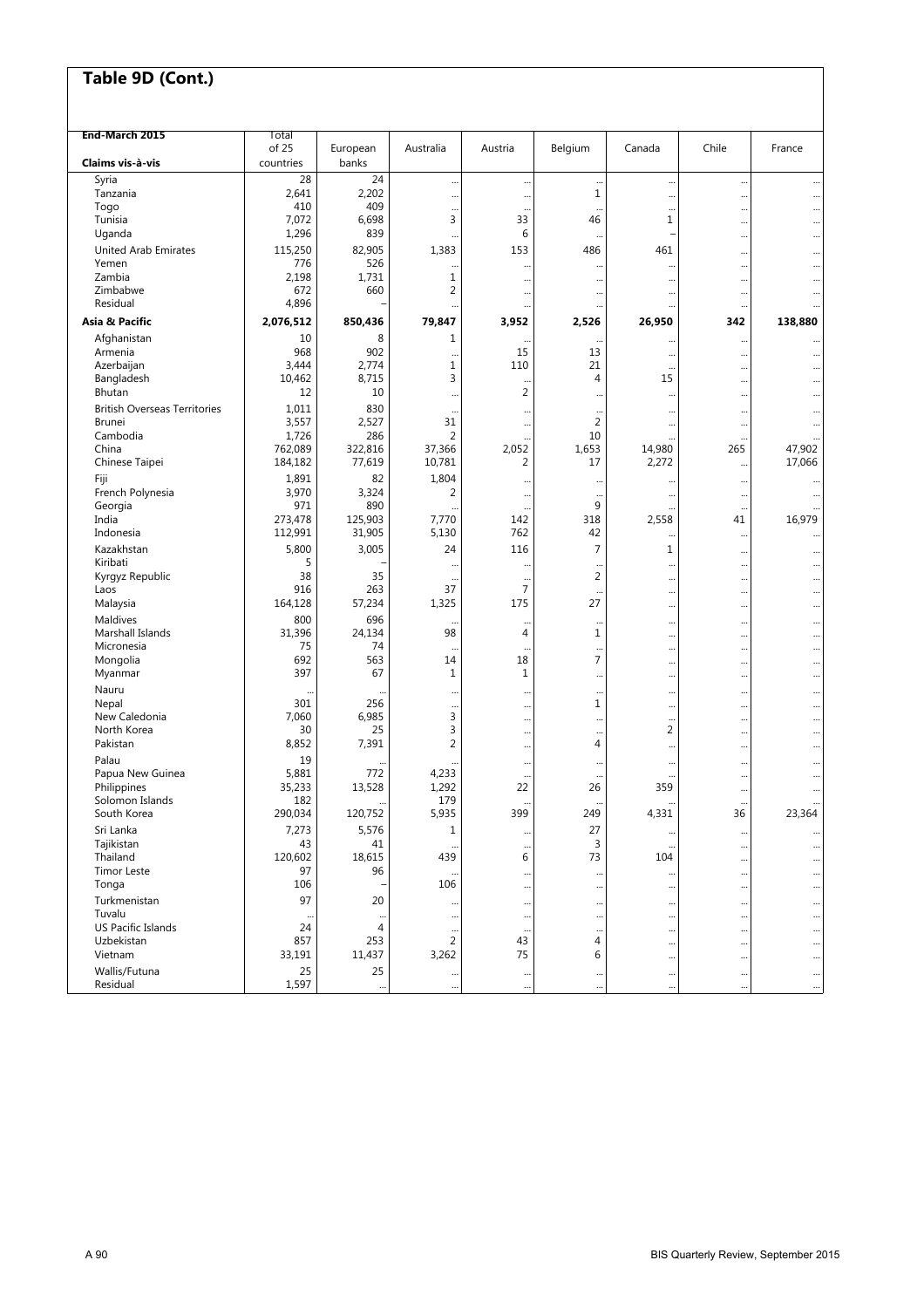| End-March 2015                      | Total           |                |                      |                |                |           |                      |                                   |
|-------------------------------------|-----------------|----------------|----------------------|----------------|----------------|-----------|----------------------|-----------------------------------|
|                                     | of 25           | European       | Australia            | Austria        | Belgium        | Canada    | Chile                | France                            |
| Claims vis-à-vis                    | countries       | banks          |                      |                |                |           |                      |                                   |
| <b>Europe</b>                       | 1,033,654       | 908,842        | 1,270                | 165,854        | 47,302         | 2,184     | 62                   | 158,748                           |
| Albania<br><b>Belarus</b>           | 5,355<br>2,478  | 5,292<br>2,444 |                      | 1,777<br>1,651 | 149            |           | $\ddot{\phantom{0}}$ |                                   |
| Bosnia and Herzegovina              | 7,066           | 7,065          |                      | 3,460          |                |           |                      | $\ddotsc$                         |
| <b>Bulgaria</b>                     | 28,706          | 28,198         | <br>4                | 3,409          | 1,228          | $\ddotsc$ | <br>                 |                                   |
| Croatia                             | 53,450          | 52,437         | 59                   | 21,083         | 29             |           |                      |                                   |
| Czech Republic                      | 154,029         | 143,763        | 29                   | 48,233         | 34,235         | 14        | ٠                    | 31,850                            |
| Hungary                             | 65,743          | 57,231         | 33                   | 17,786         | 8,101          |           |                      |                                   |
| Macedonia, FYR                      | 3,312           | 3,296          |                      | 302            |                |           |                      | $\ddotsc$                         |
| Moldova                             | 641             | 641            |                      | 113            | $\mathbf{1}$   |           |                      |                                   |
| Montenegro                          | 1,064           | 1,061          | $\cdots$             | 423            |                |           |                      |                                   |
| Poland                              | 260,545         | 233,903        | 39                   | 19,896         | 2,004          | 53        |                      | 30,918                            |
| Romania                             | 76,646          | 73,748         | 34                   | 27,308         | 187            |           |                      |                                   |
| Russia                              | 134,056         | 99,943         | 4                    | 13,178         | 462            | 65        |                      | 27,210                            |
| Serbia                              | 19,219          | 18,844         |                      | 3,899          | 13             |           |                      |                                   |
| Turkey                              | 207,292         | 168,030        | 1,068                | 835            | 848            | 1,970     | 61                   | 37,141                            |
| Ukraine<br>Res. Serbia & Montenegro | 12,436<br>40    | 11,553<br>40   |                      | 2,501          | 45             | 5         |                      |                                   |
| Residual Europe                     | 1,577           | 1,353          | <br>                 | <br>           | <br>$\cdots$   | $\ddots$  | <br>                 |                                   |
| Latin America/Caribbean             | 1,069,440       | 651,885        | 2,592                | 535            | 244            |           | 3,054                | 39,047                            |
| Argentina                           | 35,312          | 28,771         | 73                   | 4              | $\mathbf{1}$   | 11        | 6                    |                                   |
| <b>Belize</b>                       | 1,427           | 385            |                      | 1              |                | 553       |                      |                                   |
| <b>Bolivia</b>                      | 592             | 521            | $\cdots$             |                | 5              |           |                      | $\ddotsc$                         |
| Bonaire, Saint Eustatius and Sab    | 48              | 44             |                      |                | $\ddotsc$      |           |                      |                                   |
| Brazil                              | 400,495         | 265,939        | 1,371                | 382            | 19             | 7,885     | 1,591                | 23,319                            |
| Chile                               | 106,108         | 73,752         | 126                  | 14             | 16             |           |                      |                                   |
| Colombia                            | 44,395          | 22,174         | 142                  | 3              | 1              |           |                      |                                   |
| Costa Rica                          | 5,917           | 600            | 10                   | $\ddotsc$      | $\mathbf{1}$   |           |                      | $\ddotsc$                         |
| Cuba                                | 707             | 555            | $\cdots$             | 3              | $\ddotsc$      |           |                      | $\ddotsc$                         |
| Dominica                            | 203<br>4,247    | 47<br>986      | $\cdots$<br>69       |                | $\ddotsc$<br>1 | 154       |                      | $\cdots$                          |
| Dominican Republic                  |                 |                |                      |                |                | $\ddots$  |                      | $\ddotsc$                         |
| Ecuador<br>El Salvador              | 2,541<br>4,815  | 945<br>315     | 93<br>14             |                | 8<br>1         |           |                      | $\ddotsc$                         |
| Falkland Islands                    | 38              | 38             |                      |                |                |           |                      | $\ddotsc$                         |
| Grenada                             | 319             | 12             | $\cdots$<br>$\cdots$ | <br>           | <br>           | <br>307   | <br>                 | $\ddot{\phantom{0}}$<br>$\ddotsc$ |
| Guatemala                           | 3,321           | 479            | $\cdots$             | 8              |                |           |                      | $\ddotsc$                         |
| Guyana                              | 302             | 26             |                      |                |                |           |                      |                                   |
| Haiti                               | 368             | 67             |                      |                | $\ddotsc$      |           |                      | $\ddotsc$                         |
| Honduras                            | 842             | 396            |                      |                | $\cdots$       |           |                      | $\ddotsc$                         |
| Jamaica                             | 4,504           | 458            | 6                    |                | $\ddotsc$      |           |                      | $\ddotsc$                         |
| Mexico                              | 359,643         | 210,321        | 575                  | 111            | 177            |           | 104                  | 6,652                             |
| Nicaragua                           | 533             | 187            | $\cdots$             |                | 5              |           |                      | $\ddotsc$                         |
| Paraguay                            | 3,002           | 2,311          | $\cdots$             |                | $\ddotsc$      |           |                      |                                   |
| Peru<br>St. Lucia                   | 53,194<br>1,024 | 28,068<br>85   | 80                   |                | 9              | <br>879   | 682                  | $\ddotsc$                         |
| St. Vincent                         | 463             | 126            | $\cdots$             |                | $\cdots$       | 289       |                      | $\cdots$                          |
| Surinam                             | 672             | 188            | $\cdots$             |                | $\cdots$       |           |                      | $\ddotsc$                         |
| Trinidad and Tobago                 | 8,935           | 798            | <br>6                | <br>           | <br>           | 6,909     | <br>                 | $\ddotsc$                         |
| <b>Turks and Caicos</b>             | 1,225           | 161            |                      |                |                | 933       |                      |                                   |
| Uruguay                             | 13,203          | 9,345          | $\cdots$             | 6              |                |           |                      | $\cdots$                          |
| Venezuela                           | 7,342           | 3,768          | 27                   |                | $\cdots$       |           |                      | $\cdots$                          |
| Residual                            | 3,702           | 16             |                      |                |                |           |                      |                                   |
| Int. organisations                  | 299,595         | 215,035        | 10,740               | 2,505          | 759            | 15,631    |                      | 25,667                            |
| <b>Unallocated</b>                  | 8,975           | 3,120          | 2,389                |                |                | 771       |                      |                                   |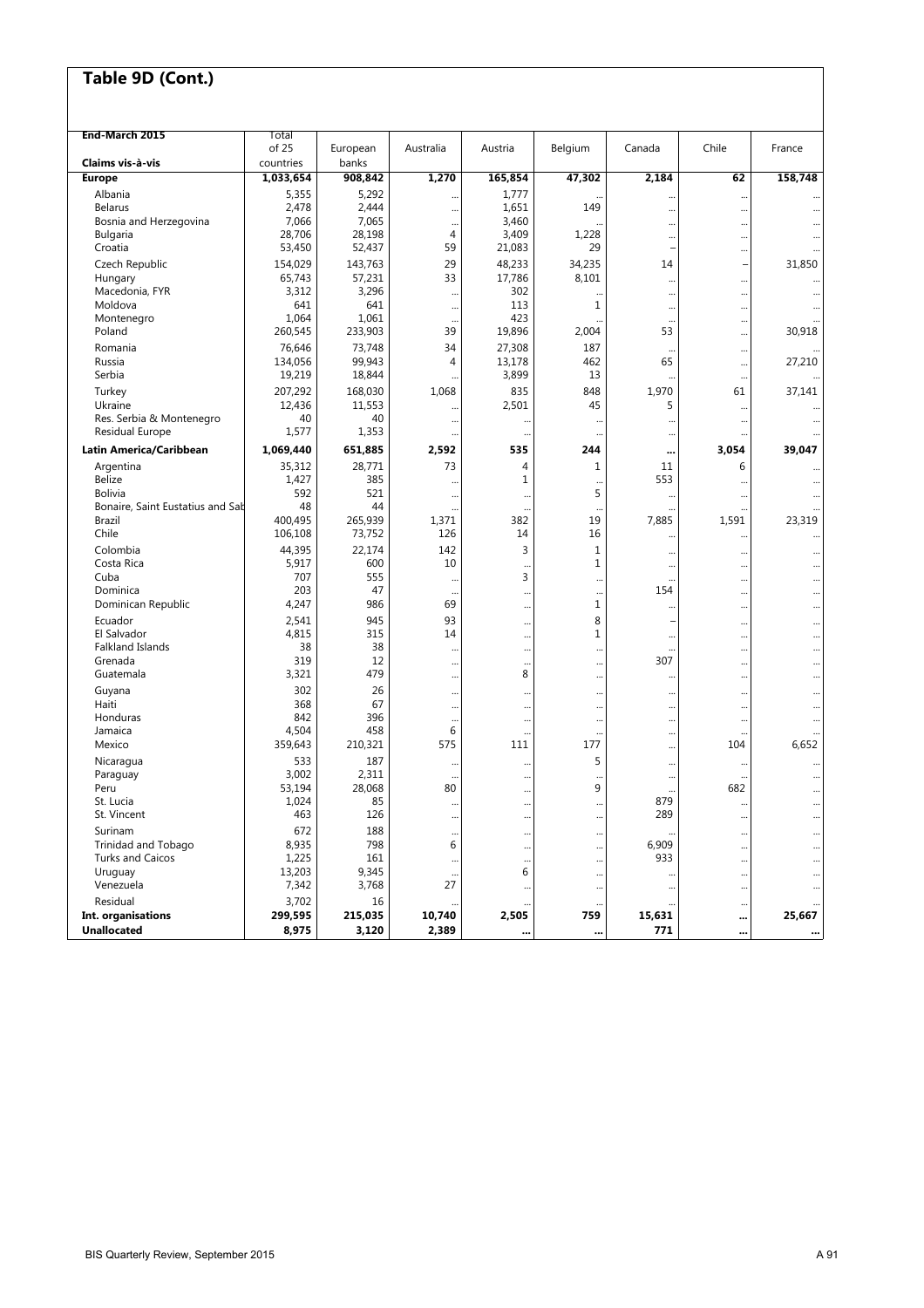| Germany<br>India<br>Ireland<br>Italy<br>Korea<br>Nether-<br>Greece<br>Japan<br>Claims vis à-vis<br>lands<br>49,735<br>1,144,479<br><b>All countries</b><br>2,144,821<br>147,419<br>106,308<br>745,571<br>3,385,182<br>133,738<br>31,406<br>24,540<br><b>Developed countries</b><br>1,737,001<br>101,051<br>541,576<br>2,375,129<br>44,618<br>923,463<br>1,236,793<br>29,266<br>10,739<br>93,334<br>503,059<br>799,606<br>10,687<br>657,107<br><b>Europe</b><br>10,076<br>51,083<br>483<br>23<br>84,123<br>5,132<br>78<br>Austria<br><br>Andorra<br><br>Belgium<br>26,470<br>612<br>835<br>636<br>7,522<br>17,822<br>348<br>Cyprus<br>3,788<br>9,800<br>40<br>890<br>910<br>60<br><br>6,382<br>15,728<br>33<br>1,551<br>5,786<br>36<br>Denmark<br>102<br><br>Estonia<br>207<br>$1\,$<br>99<br>13<br><br>18,273<br>91<br>20<br>1,278<br>3,754<br>19<br>9,971<br>Finland<br><br>166,208<br>614<br>4,268<br>44,086<br>170,912<br>784<br>86,627<br>France<br>1,127<br>2,160<br>1,188<br>1,075<br>192,969<br>126,482<br>2,599<br>166,531<br>Germany<br>6,867<br>183<br>327<br>2,046<br>Greece<br>2<br>864<br><br>13<br>234<br>Iceland<br>11<br>45<br><br>$\ddotsc$<br>Ireland<br>242<br>39,678<br>35,287<br>24<br>7,505<br>542<br>12,845<br>102,613<br>392<br>303<br>1,344<br>30,930<br>362<br>28,848<br>Italy<br><br>383<br>Latvia<br>1<br>45<br>6<br><br>$\ddotsc$<br><br>Liechtenstein<br>$\mathbf{1}$<br>94<br><br><br><br>$\ddotsc$<br>579<br>$\mathbf 1$<br>Lithuania<br>248<br>17<br><br>79,677<br>1,627<br>68<br>76,350<br>17,525<br>Luxembourg<br>19,847<br>434<br><br>Malta<br>2,376<br>629<br>18<br>712<br>166<br>1,315<br>17,974<br>Netherlands<br>85,878<br>433<br>2,228<br>823<br>1,743<br>68,799<br>18,921<br>16<br>71<br>2,180<br>9,199<br>97<br>6,196<br>Norway<br><br>55<br>3,320<br>15,356<br>36<br>2,632<br>535<br>185<br>Portugal<br><br>Slovakia<br>2,007<br>$1\,$<br>$\mathbf{1}$<br>307<br>512<br><br>1,772<br>$\mathbf 1$<br>151<br>26<br>Slovenia<br>91,212<br>117<br>149<br>2,491<br>33,517<br>19,774<br>178<br>38,722<br>Spain<br>2,363<br>Sweden<br>24,586<br>75<br>46<br>668<br>20,643<br>88<br>8,327<br>71,764<br>319<br>440<br>622<br>9,965<br>30,560<br>206<br>27,766<br>Switzerland<br>414,255<br>10,991<br>5,050<br>77,404<br>50,132<br>172,270<br>2,680<br>103,919<br>United Kingdom<br>Vatican<br><br><br>Other<br>$\ddotsc$<br><br><br>496,980<br>2,140<br>13,801<br>1,575,523<br>257,291<br>Other developed countries<br>7,689<br>38,517<br>33,702<br>58,947<br>27,865<br>37<br>796<br>710<br>1,538<br>102,501<br>3,900<br>Australia<br>23,662<br>53<br>3,299<br>879<br>2,029<br>14,052<br>Canada<br>2,161<br>63,415<br>39<br>5,840<br>Japan<br>16,551<br>777<br>8,028<br>14,505<br>29<br>6<br>74<br>149<br>New Zealand<br>6,671<br><b>United States</b><br>428,902<br>2,005<br>8,855<br>6,071<br>28,829<br>1,402,936<br>19,745<br>169,787<br>2,782<br><b>Offshore centres</b><br>112,984<br>11,348<br>1,807<br>8,983<br>502,779<br>23,047<br>48,005<br>Aruba<br><br>$\ddotsc$<br>1,566<br>5<br>92<br>655<br>470<br><b>Bahamas</b><br><br>$\ddotsc$<br>589<br>$1\,$<br>508<br>Bahrain<br>1,325<br>44<br>626<br><br><b>Barbados</b><br><br>5,949<br>59<br>22,929<br>745<br>2,678<br>227<br>635<br>Bermuda<br><br>42,841<br>261<br>454<br>1,439<br>333,889<br>1,294<br>Cayman Islands<br><br>223<br>9<br>505<br>Curacao<br><br><br>$\ddots$<br>$\ddotsc$<br>$\overline{7}$<br>Gibraltar<br>7<br><br><br><br>Guernsey<br>2,477<br>355<br>3,429<br>874<br>72<br>10<br><br>Hong Kong SAR<br>10,533<br>312<br>3,897<br>1,573<br>69,401<br>13,333<br>7,978<br><br>Isle of Man<br>3,011<br>436<br>386<br>105<br>794<br><br>5,937<br>120<br>285<br>1,657<br>976<br>10,340<br>Jersey<br><br>Lebanon<br>10<br>15<br>19<br>80<br><br>$\ddots$<br>Macau SAR<br>48<br>114<br>183<br><br><br><br>542<br>Mauritius<br>$1\,$<br>$\ddot{\phantom{0}}$<br><br>$\ddotsc$<br><br>$\ddotsc$<br><b>Netherlands Antilles</b><br><br>$\ddotsc$<br>$\ddotsc$<br>$\ddotsc$<br>1,015<br>26<br>6,595<br>795<br>Panama<br>3,586<br>384<br>9,189<br><br>36<br>Samoa<br><br>30,935<br>4,407<br>50,086<br>5<br>2,005<br>4,682<br>18,494<br>Singapore<br><br><b>Sint Maarten</b><br><br><br><br>Vanuatu<br><br><br><br>$\ddotsc$<br><br>$\cdots$<br>West Indies UK<br>300<br>152<br>660<br><br><br><br><br> | End-March 2015 |  |  |  |  |
|------------------------------------------------------------------------------------------------------------------------------------------------------------------------------------------------------------------------------------------------------------------------------------------------------------------------------------------------------------------------------------------------------------------------------------------------------------------------------------------------------------------------------------------------------------------------------------------------------------------------------------------------------------------------------------------------------------------------------------------------------------------------------------------------------------------------------------------------------------------------------------------------------------------------------------------------------------------------------------------------------------------------------------------------------------------------------------------------------------------------------------------------------------------------------------------------------------------------------------------------------------------------------------------------------------------------------------------------------------------------------------------------------------------------------------------------------------------------------------------------------------------------------------------------------------------------------------------------------------------------------------------------------------------------------------------------------------------------------------------------------------------------------------------------------------------------------------------------------------------------------------------------------------------------------------------------------------------------------------------------------------------------------------------------------------------------------------------------------------------------------------------------------------------------------------------------------------------------------------------------------------------------------------------------------------------------------------------------------------------------------------------------------------------------------------------------------------------------------------------------------------------------------------------------------------------------------------------------------------------------------------------------------------------------------------------------------------------------------------------------------------------------------------------------------------------------------------------------------------------------------------------------------------------------------------------------------------------------------------------------------------------------------------------------------------------------------------------------------------------------------------------------------------------------------------------------------------------------------------------------------------------------------------------------------------------------------------------------------------------------------------------------------------------------------------------------------------------------------------------------------------------------------------------------------------------------------------------------------------------------------------------------------------------------------------------------------------------------------------------------------------------------------------------------------------------------------------------------------------------------------------------------------------------------------------------------------------------------------------------------------------------------------------------------------------------------------------------------------------------------------------------------------------------------------------------------------------------------------------------------------------------------------------------------------------|----------------|--|--|--|--|
|                                                                                                                                                                                                                                                                                                                                                                                                                                                                                                                                                                                                                                                                                                                                                                                                                                                                                                                                                                                                                                                                                                                                                                                                                                                                                                                                                                                                                                                                                                                                                                                                                                                                                                                                                                                                                                                                                                                                                                                                                                                                                                                                                                                                                                                                                                                                                                                                                                                                                                                                                                                                                                                                                                                                                                                                                                                                                                                                                                                                                                                                                                                                                                                                                                                                                                                                                                                                                                                                                                                                                                                                                                                                                                                                                                                                                                                                                                                                                                                                                                                                                                                                                                                                                                                                                                            |                |  |  |  |  |
|                                                                                                                                                                                                                                                                                                                                                                                                                                                                                                                                                                                                                                                                                                                                                                                                                                                                                                                                                                                                                                                                                                                                                                                                                                                                                                                                                                                                                                                                                                                                                                                                                                                                                                                                                                                                                                                                                                                                                                                                                                                                                                                                                                                                                                                                                                                                                                                                                                                                                                                                                                                                                                                                                                                                                                                                                                                                                                                                                                                                                                                                                                                                                                                                                                                                                                                                                                                                                                                                                                                                                                                                                                                                                                                                                                                                                                                                                                                                                                                                                                                                                                                                                                                                                                                                                                            |                |  |  |  |  |
|                                                                                                                                                                                                                                                                                                                                                                                                                                                                                                                                                                                                                                                                                                                                                                                                                                                                                                                                                                                                                                                                                                                                                                                                                                                                                                                                                                                                                                                                                                                                                                                                                                                                                                                                                                                                                                                                                                                                                                                                                                                                                                                                                                                                                                                                                                                                                                                                                                                                                                                                                                                                                                                                                                                                                                                                                                                                                                                                                                                                                                                                                                                                                                                                                                                                                                                                                                                                                                                                                                                                                                                                                                                                                                                                                                                                                                                                                                                                                                                                                                                                                                                                                                                                                                                                                                            |                |  |  |  |  |
|                                                                                                                                                                                                                                                                                                                                                                                                                                                                                                                                                                                                                                                                                                                                                                                                                                                                                                                                                                                                                                                                                                                                                                                                                                                                                                                                                                                                                                                                                                                                                                                                                                                                                                                                                                                                                                                                                                                                                                                                                                                                                                                                                                                                                                                                                                                                                                                                                                                                                                                                                                                                                                                                                                                                                                                                                                                                                                                                                                                                                                                                                                                                                                                                                                                                                                                                                                                                                                                                                                                                                                                                                                                                                                                                                                                                                                                                                                                                                                                                                                                                                                                                                                                                                                                                                                            |                |  |  |  |  |
|                                                                                                                                                                                                                                                                                                                                                                                                                                                                                                                                                                                                                                                                                                                                                                                                                                                                                                                                                                                                                                                                                                                                                                                                                                                                                                                                                                                                                                                                                                                                                                                                                                                                                                                                                                                                                                                                                                                                                                                                                                                                                                                                                                                                                                                                                                                                                                                                                                                                                                                                                                                                                                                                                                                                                                                                                                                                                                                                                                                                                                                                                                                                                                                                                                                                                                                                                                                                                                                                                                                                                                                                                                                                                                                                                                                                                                                                                                                                                                                                                                                                                                                                                                                                                                                                                                            |                |  |  |  |  |
|                                                                                                                                                                                                                                                                                                                                                                                                                                                                                                                                                                                                                                                                                                                                                                                                                                                                                                                                                                                                                                                                                                                                                                                                                                                                                                                                                                                                                                                                                                                                                                                                                                                                                                                                                                                                                                                                                                                                                                                                                                                                                                                                                                                                                                                                                                                                                                                                                                                                                                                                                                                                                                                                                                                                                                                                                                                                                                                                                                                                                                                                                                                                                                                                                                                                                                                                                                                                                                                                                                                                                                                                                                                                                                                                                                                                                                                                                                                                                                                                                                                                                                                                                                                                                                                                                                            |                |  |  |  |  |
|                                                                                                                                                                                                                                                                                                                                                                                                                                                                                                                                                                                                                                                                                                                                                                                                                                                                                                                                                                                                                                                                                                                                                                                                                                                                                                                                                                                                                                                                                                                                                                                                                                                                                                                                                                                                                                                                                                                                                                                                                                                                                                                                                                                                                                                                                                                                                                                                                                                                                                                                                                                                                                                                                                                                                                                                                                                                                                                                                                                                                                                                                                                                                                                                                                                                                                                                                                                                                                                                                                                                                                                                                                                                                                                                                                                                                                                                                                                                                                                                                                                                                                                                                                                                                                                                                                            |                |  |  |  |  |
|                                                                                                                                                                                                                                                                                                                                                                                                                                                                                                                                                                                                                                                                                                                                                                                                                                                                                                                                                                                                                                                                                                                                                                                                                                                                                                                                                                                                                                                                                                                                                                                                                                                                                                                                                                                                                                                                                                                                                                                                                                                                                                                                                                                                                                                                                                                                                                                                                                                                                                                                                                                                                                                                                                                                                                                                                                                                                                                                                                                                                                                                                                                                                                                                                                                                                                                                                                                                                                                                                                                                                                                                                                                                                                                                                                                                                                                                                                                                                                                                                                                                                                                                                                                                                                                                                                            |                |  |  |  |  |
|                                                                                                                                                                                                                                                                                                                                                                                                                                                                                                                                                                                                                                                                                                                                                                                                                                                                                                                                                                                                                                                                                                                                                                                                                                                                                                                                                                                                                                                                                                                                                                                                                                                                                                                                                                                                                                                                                                                                                                                                                                                                                                                                                                                                                                                                                                                                                                                                                                                                                                                                                                                                                                                                                                                                                                                                                                                                                                                                                                                                                                                                                                                                                                                                                                                                                                                                                                                                                                                                                                                                                                                                                                                                                                                                                                                                                                                                                                                                                                                                                                                                                                                                                                                                                                                                                                            |                |  |  |  |  |
|                                                                                                                                                                                                                                                                                                                                                                                                                                                                                                                                                                                                                                                                                                                                                                                                                                                                                                                                                                                                                                                                                                                                                                                                                                                                                                                                                                                                                                                                                                                                                                                                                                                                                                                                                                                                                                                                                                                                                                                                                                                                                                                                                                                                                                                                                                                                                                                                                                                                                                                                                                                                                                                                                                                                                                                                                                                                                                                                                                                                                                                                                                                                                                                                                                                                                                                                                                                                                                                                                                                                                                                                                                                                                                                                                                                                                                                                                                                                                                                                                                                                                                                                                                                                                                                                                                            |                |  |  |  |  |
|                                                                                                                                                                                                                                                                                                                                                                                                                                                                                                                                                                                                                                                                                                                                                                                                                                                                                                                                                                                                                                                                                                                                                                                                                                                                                                                                                                                                                                                                                                                                                                                                                                                                                                                                                                                                                                                                                                                                                                                                                                                                                                                                                                                                                                                                                                                                                                                                                                                                                                                                                                                                                                                                                                                                                                                                                                                                                                                                                                                                                                                                                                                                                                                                                                                                                                                                                                                                                                                                                                                                                                                                                                                                                                                                                                                                                                                                                                                                                                                                                                                                                                                                                                                                                                                                                                            |                |  |  |  |  |
|                                                                                                                                                                                                                                                                                                                                                                                                                                                                                                                                                                                                                                                                                                                                                                                                                                                                                                                                                                                                                                                                                                                                                                                                                                                                                                                                                                                                                                                                                                                                                                                                                                                                                                                                                                                                                                                                                                                                                                                                                                                                                                                                                                                                                                                                                                                                                                                                                                                                                                                                                                                                                                                                                                                                                                                                                                                                                                                                                                                                                                                                                                                                                                                                                                                                                                                                                                                                                                                                                                                                                                                                                                                                                                                                                                                                                                                                                                                                                                                                                                                                                                                                                                                                                                                                                                            |                |  |  |  |  |
|                                                                                                                                                                                                                                                                                                                                                                                                                                                                                                                                                                                                                                                                                                                                                                                                                                                                                                                                                                                                                                                                                                                                                                                                                                                                                                                                                                                                                                                                                                                                                                                                                                                                                                                                                                                                                                                                                                                                                                                                                                                                                                                                                                                                                                                                                                                                                                                                                                                                                                                                                                                                                                                                                                                                                                                                                                                                                                                                                                                                                                                                                                                                                                                                                                                                                                                                                                                                                                                                                                                                                                                                                                                                                                                                                                                                                                                                                                                                                                                                                                                                                                                                                                                                                                                                                                            |                |  |  |  |  |
|                                                                                                                                                                                                                                                                                                                                                                                                                                                                                                                                                                                                                                                                                                                                                                                                                                                                                                                                                                                                                                                                                                                                                                                                                                                                                                                                                                                                                                                                                                                                                                                                                                                                                                                                                                                                                                                                                                                                                                                                                                                                                                                                                                                                                                                                                                                                                                                                                                                                                                                                                                                                                                                                                                                                                                                                                                                                                                                                                                                                                                                                                                                                                                                                                                                                                                                                                                                                                                                                                                                                                                                                                                                                                                                                                                                                                                                                                                                                                                                                                                                                                                                                                                                                                                                                                                            |                |  |  |  |  |
|                                                                                                                                                                                                                                                                                                                                                                                                                                                                                                                                                                                                                                                                                                                                                                                                                                                                                                                                                                                                                                                                                                                                                                                                                                                                                                                                                                                                                                                                                                                                                                                                                                                                                                                                                                                                                                                                                                                                                                                                                                                                                                                                                                                                                                                                                                                                                                                                                                                                                                                                                                                                                                                                                                                                                                                                                                                                                                                                                                                                                                                                                                                                                                                                                                                                                                                                                                                                                                                                                                                                                                                                                                                                                                                                                                                                                                                                                                                                                                                                                                                                                                                                                                                                                                                                                                            |                |  |  |  |  |
|                                                                                                                                                                                                                                                                                                                                                                                                                                                                                                                                                                                                                                                                                                                                                                                                                                                                                                                                                                                                                                                                                                                                                                                                                                                                                                                                                                                                                                                                                                                                                                                                                                                                                                                                                                                                                                                                                                                                                                                                                                                                                                                                                                                                                                                                                                                                                                                                                                                                                                                                                                                                                                                                                                                                                                                                                                                                                                                                                                                                                                                                                                                                                                                                                                                                                                                                                                                                                                                                                                                                                                                                                                                                                                                                                                                                                                                                                                                                                                                                                                                                                                                                                                                                                                                                                                            |                |  |  |  |  |
|                                                                                                                                                                                                                                                                                                                                                                                                                                                                                                                                                                                                                                                                                                                                                                                                                                                                                                                                                                                                                                                                                                                                                                                                                                                                                                                                                                                                                                                                                                                                                                                                                                                                                                                                                                                                                                                                                                                                                                                                                                                                                                                                                                                                                                                                                                                                                                                                                                                                                                                                                                                                                                                                                                                                                                                                                                                                                                                                                                                                                                                                                                                                                                                                                                                                                                                                                                                                                                                                                                                                                                                                                                                                                                                                                                                                                                                                                                                                                                                                                                                                                                                                                                                                                                                                                                            |                |  |  |  |  |
|                                                                                                                                                                                                                                                                                                                                                                                                                                                                                                                                                                                                                                                                                                                                                                                                                                                                                                                                                                                                                                                                                                                                                                                                                                                                                                                                                                                                                                                                                                                                                                                                                                                                                                                                                                                                                                                                                                                                                                                                                                                                                                                                                                                                                                                                                                                                                                                                                                                                                                                                                                                                                                                                                                                                                                                                                                                                                                                                                                                                                                                                                                                                                                                                                                                                                                                                                                                                                                                                                                                                                                                                                                                                                                                                                                                                                                                                                                                                                                                                                                                                                                                                                                                                                                                                                                            |                |  |  |  |  |
|                                                                                                                                                                                                                                                                                                                                                                                                                                                                                                                                                                                                                                                                                                                                                                                                                                                                                                                                                                                                                                                                                                                                                                                                                                                                                                                                                                                                                                                                                                                                                                                                                                                                                                                                                                                                                                                                                                                                                                                                                                                                                                                                                                                                                                                                                                                                                                                                                                                                                                                                                                                                                                                                                                                                                                                                                                                                                                                                                                                                                                                                                                                                                                                                                                                                                                                                                                                                                                                                                                                                                                                                                                                                                                                                                                                                                                                                                                                                                                                                                                                                                                                                                                                                                                                                                                            |                |  |  |  |  |
|                                                                                                                                                                                                                                                                                                                                                                                                                                                                                                                                                                                                                                                                                                                                                                                                                                                                                                                                                                                                                                                                                                                                                                                                                                                                                                                                                                                                                                                                                                                                                                                                                                                                                                                                                                                                                                                                                                                                                                                                                                                                                                                                                                                                                                                                                                                                                                                                                                                                                                                                                                                                                                                                                                                                                                                                                                                                                                                                                                                                                                                                                                                                                                                                                                                                                                                                                                                                                                                                                                                                                                                                                                                                                                                                                                                                                                                                                                                                                                                                                                                                                                                                                                                                                                                                                                            |                |  |  |  |  |
|                                                                                                                                                                                                                                                                                                                                                                                                                                                                                                                                                                                                                                                                                                                                                                                                                                                                                                                                                                                                                                                                                                                                                                                                                                                                                                                                                                                                                                                                                                                                                                                                                                                                                                                                                                                                                                                                                                                                                                                                                                                                                                                                                                                                                                                                                                                                                                                                                                                                                                                                                                                                                                                                                                                                                                                                                                                                                                                                                                                                                                                                                                                                                                                                                                                                                                                                                                                                                                                                                                                                                                                                                                                                                                                                                                                                                                                                                                                                                                                                                                                                                                                                                                                                                                                                                                            |                |  |  |  |  |
|                                                                                                                                                                                                                                                                                                                                                                                                                                                                                                                                                                                                                                                                                                                                                                                                                                                                                                                                                                                                                                                                                                                                                                                                                                                                                                                                                                                                                                                                                                                                                                                                                                                                                                                                                                                                                                                                                                                                                                                                                                                                                                                                                                                                                                                                                                                                                                                                                                                                                                                                                                                                                                                                                                                                                                                                                                                                                                                                                                                                                                                                                                                                                                                                                                                                                                                                                                                                                                                                                                                                                                                                                                                                                                                                                                                                                                                                                                                                                                                                                                                                                                                                                                                                                                                                                                            |                |  |  |  |  |
|                                                                                                                                                                                                                                                                                                                                                                                                                                                                                                                                                                                                                                                                                                                                                                                                                                                                                                                                                                                                                                                                                                                                                                                                                                                                                                                                                                                                                                                                                                                                                                                                                                                                                                                                                                                                                                                                                                                                                                                                                                                                                                                                                                                                                                                                                                                                                                                                                                                                                                                                                                                                                                                                                                                                                                                                                                                                                                                                                                                                                                                                                                                                                                                                                                                                                                                                                                                                                                                                                                                                                                                                                                                                                                                                                                                                                                                                                                                                                                                                                                                                                                                                                                                                                                                                                                            |                |  |  |  |  |
|                                                                                                                                                                                                                                                                                                                                                                                                                                                                                                                                                                                                                                                                                                                                                                                                                                                                                                                                                                                                                                                                                                                                                                                                                                                                                                                                                                                                                                                                                                                                                                                                                                                                                                                                                                                                                                                                                                                                                                                                                                                                                                                                                                                                                                                                                                                                                                                                                                                                                                                                                                                                                                                                                                                                                                                                                                                                                                                                                                                                                                                                                                                                                                                                                                                                                                                                                                                                                                                                                                                                                                                                                                                                                                                                                                                                                                                                                                                                                                                                                                                                                                                                                                                                                                                                                                            |                |  |  |  |  |
|                                                                                                                                                                                                                                                                                                                                                                                                                                                                                                                                                                                                                                                                                                                                                                                                                                                                                                                                                                                                                                                                                                                                                                                                                                                                                                                                                                                                                                                                                                                                                                                                                                                                                                                                                                                                                                                                                                                                                                                                                                                                                                                                                                                                                                                                                                                                                                                                                                                                                                                                                                                                                                                                                                                                                                                                                                                                                                                                                                                                                                                                                                                                                                                                                                                                                                                                                                                                                                                                                                                                                                                                                                                                                                                                                                                                                                                                                                                                                                                                                                                                                                                                                                                                                                                                                                            |                |  |  |  |  |
|                                                                                                                                                                                                                                                                                                                                                                                                                                                                                                                                                                                                                                                                                                                                                                                                                                                                                                                                                                                                                                                                                                                                                                                                                                                                                                                                                                                                                                                                                                                                                                                                                                                                                                                                                                                                                                                                                                                                                                                                                                                                                                                                                                                                                                                                                                                                                                                                                                                                                                                                                                                                                                                                                                                                                                                                                                                                                                                                                                                                                                                                                                                                                                                                                                                                                                                                                                                                                                                                                                                                                                                                                                                                                                                                                                                                                                                                                                                                                                                                                                                                                                                                                                                                                                                                                                            |                |  |  |  |  |
|                                                                                                                                                                                                                                                                                                                                                                                                                                                                                                                                                                                                                                                                                                                                                                                                                                                                                                                                                                                                                                                                                                                                                                                                                                                                                                                                                                                                                                                                                                                                                                                                                                                                                                                                                                                                                                                                                                                                                                                                                                                                                                                                                                                                                                                                                                                                                                                                                                                                                                                                                                                                                                                                                                                                                                                                                                                                                                                                                                                                                                                                                                                                                                                                                                                                                                                                                                                                                                                                                                                                                                                                                                                                                                                                                                                                                                                                                                                                                                                                                                                                                                                                                                                                                                                                                                            |                |  |  |  |  |
|                                                                                                                                                                                                                                                                                                                                                                                                                                                                                                                                                                                                                                                                                                                                                                                                                                                                                                                                                                                                                                                                                                                                                                                                                                                                                                                                                                                                                                                                                                                                                                                                                                                                                                                                                                                                                                                                                                                                                                                                                                                                                                                                                                                                                                                                                                                                                                                                                                                                                                                                                                                                                                                                                                                                                                                                                                                                                                                                                                                                                                                                                                                                                                                                                                                                                                                                                                                                                                                                                                                                                                                                                                                                                                                                                                                                                                                                                                                                                                                                                                                                                                                                                                                                                                                                                                            |                |  |  |  |  |
|                                                                                                                                                                                                                                                                                                                                                                                                                                                                                                                                                                                                                                                                                                                                                                                                                                                                                                                                                                                                                                                                                                                                                                                                                                                                                                                                                                                                                                                                                                                                                                                                                                                                                                                                                                                                                                                                                                                                                                                                                                                                                                                                                                                                                                                                                                                                                                                                                                                                                                                                                                                                                                                                                                                                                                                                                                                                                                                                                                                                                                                                                                                                                                                                                                                                                                                                                                                                                                                                                                                                                                                                                                                                                                                                                                                                                                                                                                                                                                                                                                                                                                                                                                                                                                                                                                            |                |  |  |  |  |
|                                                                                                                                                                                                                                                                                                                                                                                                                                                                                                                                                                                                                                                                                                                                                                                                                                                                                                                                                                                                                                                                                                                                                                                                                                                                                                                                                                                                                                                                                                                                                                                                                                                                                                                                                                                                                                                                                                                                                                                                                                                                                                                                                                                                                                                                                                                                                                                                                                                                                                                                                                                                                                                                                                                                                                                                                                                                                                                                                                                                                                                                                                                                                                                                                                                                                                                                                                                                                                                                                                                                                                                                                                                                                                                                                                                                                                                                                                                                                                                                                                                                                                                                                                                                                                                                                                            |                |  |  |  |  |
|                                                                                                                                                                                                                                                                                                                                                                                                                                                                                                                                                                                                                                                                                                                                                                                                                                                                                                                                                                                                                                                                                                                                                                                                                                                                                                                                                                                                                                                                                                                                                                                                                                                                                                                                                                                                                                                                                                                                                                                                                                                                                                                                                                                                                                                                                                                                                                                                                                                                                                                                                                                                                                                                                                                                                                                                                                                                                                                                                                                                                                                                                                                                                                                                                                                                                                                                                                                                                                                                                                                                                                                                                                                                                                                                                                                                                                                                                                                                                                                                                                                                                                                                                                                                                                                                                                            |                |  |  |  |  |
|                                                                                                                                                                                                                                                                                                                                                                                                                                                                                                                                                                                                                                                                                                                                                                                                                                                                                                                                                                                                                                                                                                                                                                                                                                                                                                                                                                                                                                                                                                                                                                                                                                                                                                                                                                                                                                                                                                                                                                                                                                                                                                                                                                                                                                                                                                                                                                                                                                                                                                                                                                                                                                                                                                                                                                                                                                                                                                                                                                                                                                                                                                                                                                                                                                                                                                                                                                                                                                                                                                                                                                                                                                                                                                                                                                                                                                                                                                                                                                                                                                                                                                                                                                                                                                                                                                            |                |  |  |  |  |
|                                                                                                                                                                                                                                                                                                                                                                                                                                                                                                                                                                                                                                                                                                                                                                                                                                                                                                                                                                                                                                                                                                                                                                                                                                                                                                                                                                                                                                                                                                                                                                                                                                                                                                                                                                                                                                                                                                                                                                                                                                                                                                                                                                                                                                                                                                                                                                                                                                                                                                                                                                                                                                                                                                                                                                                                                                                                                                                                                                                                                                                                                                                                                                                                                                                                                                                                                                                                                                                                                                                                                                                                                                                                                                                                                                                                                                                                                                                                                                                                                                                                                                                                                                                                                                                                                                            |                |  |  |  |  |
|                                                                                                                                                                                                                                                                                                                                                                                                                                                                                                                                                                                                                                                                                                                                                                                                                                                                                                                                                                                                                                                                                                                                                                                                                                                                                                                                                                                                                                                                                                                                                                                                                                                                                                                                                                                                                                                                                                                                                                                                                                                                                                                                                                                                                                                                                                                                                                                                                                                                                                                                                                                                                                                                                                                                                                                                                                                                                                                                                                                                                                                                                                                                                                                                                                                                                                                                                                                                                                                                                                                                                                                                                                                                                                                                                                                                                                                                                                                                                                                                                                                                                                                                                                                                                                                                                                            |                |  |  |  |  |
|                                                                                                                                                                                                                                                                                                                                                                                                                                                                                                                                                                                                                                                                                                                                                                                                                                                                                                                                                                                                                                                                                                                                                                                                                                                                                                                                                                                                                                                                                                                                                                                                                                                                                                                                                                                                                                                                                                                                                                                                                                                                                                                                                                                                                                                                                                                                                                                                                                                                                                                                                                                                                                                                                                                                                                                                                                                                                                                                                                                                                                                                                                                                                                                                                                                                                                                                                                                                                                                                                                                                                                                                                                                                                                                                                                                                                                                                                                                                                                                                                                                                                                                                                                                                                                                                                                            |                |  |  |  |  |
|                                                                                                                                                                                                                                                                                                                                                                                                                                                                                                                                                                                                                                                                                                                                                                                                                                                                                                                                                                                                                                                                                                                                                                                                                                                                                                                                                                                                                                                                                                                                                                                                                                                                                                                                                                                                                                                                                                                                                                                                                                                                                                                                                                                                                                                                                                                                                                                                                                                                                                                                                                                                                                                                                                                                                                                                                                                                                                                                                                                                                                                                                                                                                                                                                                                                                                                                                                                                                                                                                                                                                                                                                                                                                                                                                                                                                                                                                                                                                                                                                                                                                                                                                                                                                                                                                                            |                |  |  |  |  |
|                                                                                                                                                                                                                                                                                                                                                                                                                                                                                                                                                                                                                                                                                                                                                                                                                                                                                                                                                                                                                                                                                                                                                                                                                                                                                                                                                                                                                                                                                                                                                                                                                                                                                                                                                                                                                                                                                                                                                                                                                                                                                                                                                                                                                                                                                                                                                                                                                                                                                                                                                                                                                                                                                                                                                                                                                                                                                                                                                                                                                                                                                                                                                                                                                                                                                                                                                                                                                                                                                                                                                                                                                                                                                                                                                                                                                                                                                                                                                                                                                                                                                                                                                                                                                                                                                                            |                |  |  |  |  |
|                                                                                                                                                                                                                                                                                                                                                                                                                                                                                                                                                                                                                                                                                                                                                                                                                                                                                                                                                                                                                                                                                                                                                                                                                                                                                                                                                                                                                                                                                                                                                                                                                                                                                                                                                                                                                                                                                                                                                                                                                                                                                                                                                                                                                                                                                                                                                                                                                                                                                                                                                                                                                                                                                                                                                                                                                                                                                                                                                                                                                                                                                                                                                                                                                                                                                                                                                                                                                                                                                                                                                                                                                                                                                                                                                                                                                                                                                                                                                                                                                                                                                                                                                                                                                                                                                                            |                |  |  |  |  |
|                                                                                                                                                                                                                                                                                                                                                                                                                                                                                                                                                                                                                                                                                                                                                                                                                                                                                                                                                                                                                                                                                                                                                                                                                                                                                                                                                                                                                                                                                                                                                                                                                                                                                                                                                                                                                                                                                                                                                                                                                                                                                                                                                                                                                                                                                                                                                                                                                                                                                                                                                                                                                                                                                                                                                                                                                                                                                                                                                                                                                                                                                                                                                                                                                                                                                                                                                                                                                                                                                                                                                                                                                                                                                                                                                                                                                                                                                                                                                                                                                                                                                                                                                                                                                                                                                                            |                |  |  |  |  |
|                                                                                                                                                                                                                                                                                                                                                                                                                                                                                                                                                                                                                                                                                                                                                                                                                                                                                                                                                                                                                                                                                                                                                                                                                                                                                                                                                                                                                                                                                                                                                                                                                                                                                                                                                                                                                                                                                                                                                                                                                                                                                                                                                                                                                                                                                                                                                                                                                                                                                                                                                                                                                                                                                                                                                                                                                                                                                                                                                                                                                                                                                                                                                                                                                                                                                                                                                                                                                                                                                                                                                                                                                                                                                                                                                                                                                                                                                                                                                                                                                                                                                                                                                                                                                                                                                                            |                |  |  |  |  |
|                                                                                                                                                                                                                                                                                                                                                                                                                                                                                                                                                                                                                                                                                                                                                                                                                                                                                                                                                                                                                                                                                                                                                                                                                                                                                                                                                                                                                                                                                                                                                                                                                                                                                                                                                                                                                                                                                                                                                                                                                                                                                                                                                                                                                                                                                                                                                                                                                                                                                                                                                                                                                                                                                                                                                                                                                                                                                                                                                                                                                                                                                                                                                                                                                                                                                                                                                                                                                                                                                                                                                                                                                                                                                                                                                                                                                                                                                                                                                                                                                                                                                                                                                                                                                                                                                                            |                |  |  |  |  |
|                                                                                                                                                                                                                                                                                                                                                                                                                                                                                                                                                                                                                                                                                                                                                                                                                                                                                                                                                                                                                                                                                                                                                                                                                                                                                                                                                                                                                                                                                                                                                                                                                                                                                                                                                                                                                                                                                                                                                                                                                                                                                                                                                                                                                                                                                                                                                                                                                                                                                                                                                                                                                                                                                                                                                                                                                                                                                                                                                                                                                                                                                                                                                                                                                                                                                                                                                                                                                                                                                                                                                                                                                                                                                                                                                                                                                                                                                                                                                                                                                                                                                                                                                                                                                                                                                                            |                |  |  |  |  |
|                                                                                                                                                                                                                                                                                                                                                                                                                                                                                                                                                                                                                                                                                                                                                                                                                                                                                                                                                                                                                                                                                                                                                                                                                                                                                                                                                                                                                                                                                                                                                                                                                                                                                                                                                                                                                                                                                                                                                                                                                                                                                                                                                                                                                                                                                                                                                                                                                                                                                                                                                                                                                                                                                                                                                                                                                                                                                                                                                                                                                                                                                                                                                                                                                                                                                                                                                                                                                                                                                                                                                                                                                                                                                                                                                                                                                                                                                                                                                                                                                                                                                                                                                                                                                                                                                                            |                |  |  |  |  |
|                                                                                                                                                                                                                                                                                                                                                                                                                                                                                                                                                                                                                                                                                                                                                                                                                                                                                                                                                                                                                                                                                                                                                                                                                                                                                                                                                                                                                                                                                                                                                                                                                                                                                                                                                                                                                                                                                                                                                                                                                                                                                                                                                                                                                                                                                                                                                                                                                                                                                                                                                                                                                                                                                                                                                                                                                                                                                                                                                                                                                                                                                                                                                                                                                                                                                                                                                                                                                                                                                                                                                                                                                                                                                                                                                                                                                                                                                                                                                                                                                                                                                                                                                                                                                                                                                                            |                |  |  |  |  |
|                                                                                                                                                                                                                                                                                                                                                                                                                                                                                                                                                                                                                                                                                                                                                                                                                                                                                                                                                                                                                                                                                                                                                                                                                                                                                                                                                                                                                                                                                                                                                                                                                                                                                                                                                                                                                                                                                                                                                                                                                                                                                                                                                                                                                                                                                                                                                                                                                                                                                                                                                                                                                                                                                                                                                                                                                                                                                                                                                                                                                                                                                                                                                                                                                                                                                                                                                                                                                                                                                                                                                                                                                                                                                                                                                                                                                                                                                                                                                                                                                                                                                                                                                                                                                                                                                                            |                |  |  |  |  |
|                                                                                                                                                                                                                                                                                                                                                                                                                                                                                                                                                                                                                                                                                                                                                                                                                                                                                                                                                                                                                                                                                                                                                                                                                                                                                                                                                                                                                                                                                                                                                                                                                                                                                                                                                                                                                                                                                                                                                                                                                                                                                                                                                                                                                                                                                                                                                                                                                                                                                                                                                                                                                                                                                                                                                                                                                                                                                                                                                                                                                                                                                                                                                                                                                                                                                                                                                                                                                                                                                                                                                                                                                                                                                                                                                                                                                                                                                                                                                                                                                                                                                                                                                                                                                                                                                                            |                |  |  |  |  |
|                                                                                                                                                                                                                                                                                                                                                                                                                                                                                                                                                                                                                                                                                                                                                                                                                                                                                                                                                                                                                                                                                                                                                                                                                                                                                                                                                                                                                                                                                                                                                                                                                                                                                                                                                                                                                                                                                                                                                                                                                                                                                                                                                                                                                                                                                                                                                                                                                                                                                                                                                                                                                                                                                                                                                                                                                                                                                                                                                                                                                                                                                                                                                                                                                                                                                                                                                                                                                                                                                                                                                                                                                                                                                                                                                                                                                                                                                                                                                                                                                                                                                                                                                                                                                                                                                                            |                |  |  |  |  |
|                                                                                                                                                                                                                                                                                                                                                                                                                                                                                                                                                                                                                                                                                                                                                                                                                                                                                                                                                                                                                                                                                                                                                                                                                                                                                                                                                                                                                                                                                                                                                                                                                                                                                                                                                                                                                                                                                                                                                                                                                                                                                                                                                                                                                                                                                                                                                                                                                                                                                                                                                                                                                                                                                                                                                                                                                                                                                                                                                                                                                                                                                                                                                                                                                                                                                                                                                                                                                                                                                                                                                                                                                                                                                                                                                                                                                                                                                                                                                                                                                                                                                                                                                                                                                                                                                                            |                |  |  |  |  |
|                                                                                                                                                                                                                                                                                                                                                                                                                                                                                                                                                                                                                                                                                                                                                                                                                                                                                                                                                                                                                                                                                                                                                                                                                                                                                                                                                                                                                                                                                                                                                                                                                                                                                                                                                                                                                                                                                                                                                                                                                                                                                                                                                                                                                                                                                                                                                                                                                                                                                                                                                                                                                                                                                                                                                                                                                                                                                                                                                                                                                                                                                                                                                                                                                                                                                                                                                                                                                                                                                                                                                                                                                                                                                                                                                                                                                                                                                                                                                                                                                                                                                                                                                                                                                                                                                                            |                |  |  |  |  |
|                                                                                                                                                                                                                                                                                                                                                                                                                                                                                                                                                                                                                                                                                                                                                                                                                                                                                                                                                                                                                                                                                                                                                                                                                                                                                                                                                                                                                                                                                                                                                                                                                                                                                                                                                                                                                                                                                                                                                                                                                                                                                                                                                                                                                                                                                                                                                                                                                                                                                                                                                                                                                                                                                                                                                                                                                                                                                                                                                                                                                                                                                                                                                                                                                                                                                                                                                                                                                                                                                                                                                                                                                                                                                                                                                                                                                                                                                                                                                                                                                                                                                                                                                                                                                                                                                                            |                |  |  |  |  |
|                                                                                                                                                                                                                                                                                                                                                                                                                                                                                                                                                                                                                                                                                                                                                                                                                                                                                                                                                                                                                                                                                                                                                                                                                                                                                                                                                                                                                                                                                                                                                                                                                                                                                                                                                                                                                                                                                                                                                                                                                                                                                                                                                                                                                                                                                                                                                                                                                                                                                                                                                                                                                                                                                                                                                                                                                                                                                                                                                                                                                                                                                                                                                                                                                                                                                                                                                                                                                                                                                                                                                                                                                                                                                                                                                                                                                                                                                                                                                                                                                                                                                                                                                                                                                                                                                                            |                |  |  |  |  |
|                                                                                                                                                                                                                                                                                                                                                                                                                                                                                                                                                                                                                                                                                                                                                                                                                                                                                                                                                                                                                                                                                                                                                                                                                                                                                                                                                                                                                                                                                                                                                                                                                                                                                                                                                                                                                                                                                                                                                                                                                                                                                                                                                                                                                                                                                                                                                                                                                                                                                                                                                                                                                                                                                                                                                                                                                                                                                                                                                                                                                                                                                                                                                                                                                                                                                                                                                                                                                                                                                                                                                                                                                                                                                                                                                                                                                                                                                                                                                                                                                                                                                                                                                                                                                                                                                                            |                |  |  |  |  |
|                                                                                                                                                                                                                                                                                                                                                                                                                                                                                                                                                                                                                                                                                                                                                                                                                                                                                                                                                                                                                                                                                                                                                                                                                                                                                                                                                                                                                                                                                                                                                                                                                                                                                                                                                                                                                                                                                                                                                                                                                                                                                                                                                                                                                                                                                                                                                                                                                                                                                                                                                                                                                                                                                                                                                                                                                                                                                                                                                                                                                                                                                                                                                                                                                                                                                                                                                                                                                                                                                                                                                                                                                                                                                                                                                                                                                                                                                                                                                                                                                                                                                                                                                                                                                                                                                                            |                |  |  |  |  |
|                                                                                                                                                                                                                                                                                                                                                                                                                                                                                                                                                                                                                                                                                                                                                                                                                                                                                                                                                                                                                                                                                                                                                                                                                                                                                                                                                                                                                                                                                                                                                                                                                                                                                                                                                                                                                                                                                                                                                                                                                                                                                                                                                                                                                                                                                                                                                                                                                                                                                                                                                                                                                                                                                                                                                                                                                                                                                                                                                                                                                                                                                                                                                                                                                                                                                                                                                                                                                                                                                                                                                                                                                                                                                                                                                                                                                                                                                                                                                                                                                                                                                                                                                                                                                                                                                                            |                |  |  |  |  |
|                                                                                                                                                                                                                                                                                                                                                                                                                                                                                                                                                                                                                                                                                                                                                                                                                                                                                                                                                                                                                                                                                                                                                                                                                                                                                                                                                                                                                                                                                                                                                                                                                                                                                                                                                                                                                                                                                                                                                                                                                                                                                                                                                                                                                                                                                                                                                                                                                                                                                                                                                                                                                                                                                                                                                                                                                                                                                                                                                                                                                                                                                                                                                                                                                                                                                                                                                                                                                                                                                                                                                                                                                                                                                                                                                                                                                                                                                                                                                                                                                                                                                                                                                                                                                                                                                                            |                |  |  |  |  |
|                                                                                                                                                                                                                                                                                                                                                                                                                                                                                                                                                                                                                                                                                                                                                                                                                                                                                                                                                                                                                                                                                                                                                                                                                                                                                                                                                                                                                                                                                                                                                                                                                                                                                                                                                                                                                                                                                                                                                                                                                                                                                                                                                                                                                                                                                                                                                                                                                                                                                                                                                                                                                                                                                                                                                                                                                                                                                                                                                                                                                                                                                                                                                                                                                                                                                                                                                                                                                                                                                                                                                                                                                                                                                                                                                                                                                                                                                                                                                                                                                                                                                                                                                                                                                                                                                                            |                |  |  |  |  |
|                                                                                                                                                                                                                                                                                                                                                                                                                                                                                                                                                                                                                                                                                                                                                                                                                                                                                                                                                                                                                                                                                                                                                                                                                                                                                                                                                                                                                                                                                                                                                                                                                                                                                                                                                                                                                                                                                                                                                                                                                                                                                                                                                                                                                                                                                                                                                                                                                                                                                                                                                                                                                                                                                                                                                                                                                                                                                                                                                                                                                                                                                                                                                                                                                                                                                                                                                                                                                                                                                                                                                                                                                                                                                                                                                                                                                                                                                                                                                                                                                                                                                                                                                                                                                                                                                                            |                |  |  |  |  |
|                                                                                                                                                                                                                                                                                                                                                                                                                                                                                                                                                                                                                                                                                                                                                                                                                                                                                                                                                                                                                                                                                                                                                                                                                                                                                                                                                                                                                                                                                                                                                                                                                                                                                                                                                                                                                                                                                                                                                                                                                                                                                                                                                                                                                                                                                                                                                                                                                                                                                                                                                                                                                                                                                                                                                                                                                                                                                                                                                                                                                                                                                                                                                                                                                                                                                                                                                                                                                                                                                                                                                                                                                                                                                                                                                                                                                                                                                                                                                                                                                                                                                                                                                                                                                                                                                                            |                |  |  |  |  |
|                                                                                                                                                                                                                                                                                                                                                                                                                                                                                                                                                                                                                                                                                                                                                                                                                                                                                                                                                                                                                                                                                                                                                                                                                                                                                                                                                                                                                                                                                                                                                                                                                                                                                                                                                                                                                                                                                                                                                                                                                                                                                                                                                                                                                                                                                                                                                                                                                                                                                                                                                                                                                                                                                                                                                                                                                                                                                                                                                                                                                                                                                                                                                                                                                                                                                                                                                                                                                                                                                                                                                                                                                                                                                                                                                                                                                                                                                                                                                                                                                                                                                                                                                                                                                                                                                                            |                |  |  |  |  |
|                                                                                                                                                                                                                                                                                                                                                                                                                                                                                                                                                                                                                                                                                                                                                                                                                                                                                                                                                                                                                                                                                                                                                                                                                                                                                                                                                                                                                                                                                                                                                                                                                                                                                                                                                                                                                                                                                                                                                                                                                                                                                                                                                                                                                                                                                                                                                                                                                                                                                                                                                                                                                                                                                                                                                                                                                                                                                                                                                                                                                                                                                                                                                                                                                                                                                                                                                                                                                                                                                                                                                                                                                                                                                                                                                                                                                                                                                                                                                                                                                                                                                                                                                                                                                                                                                                            |                |  |  |  |  |
|                                                                                                                                                                                                                                                                                                                                                                                                                                                                                                                                                                                                                                                                                                                                                                                                                                                                                                                                                                                                                                                                                                                                                                                                                                                                                                                                                                                                                                                                                                                                                                                                                                                                                                                                                                                                                                                                                                                                                                                                                                                                                                                                                                                                                                                                                                                                                                                                                                                                                                                                                                                                                                                                                                                                                                                                                                                                                                                                                                                                                                                                                                                                                                                                                                                                                                                                                                                                                                                                                                                                                                                                                                                                                                                                                                                                                                                                                                                                                                                                                                                                                                                                                                                                                                                                                                            |                |  |  |  |  |
|                                                                                                                                                                                                                                                                                                                                                                                                                                                                                                                                                                                                                                                                                                                                                                                                                                                                                                                                                                                                                                                                                                                                                                                                                                                                                                                                                                                                                                                                                                                                                                                                                                                                                                                                                                                                                                                                                                                                                                                                                                                                                                                                                                                                                                                                                                                                                                                                                                                                                                                                                                                                                                                                                                                                                                                                                                                                                                                                                                                                                                                                                                                                                                                                                                                                                                                                                                                                                                                                                                                                                                                                                                                                                                                                                                                                                                                                                                                                                                                                                                                                                                                                                                                                                                                                                                            |                |  |  |  |  |
|                                                                                                                                                                                                                                                                                                                                                                                                                                                                                                                                                                                                                                                                                                                                                                                                                                                                                                                                                                                                                                                                                                                                                                                                                                                                                                                                                                                                                                                                                                                                                                                                                                                                                                                                                                                                                                                                                                                                                                                                                                                                                                                                                                                                                                                                                                                                                                                                                                                                                                                                                                                                                                                                                                                                                                                                                                                                                                                                                                                                                                                                                                                                                                                                                                                                                                                                                                                                                                                                                                                                                                                                                                                                                                                                                                                                                                                                                                                                                                                                                                                                                                                                                                                                                                                                                                            |                |  |  |  |  |
|                                                                                                                                                                                                                                                                                                                                                                                                                                                                                                                                                                                                                                                                                                                                                                                                                                                                                                                                                                                                                                                                                                                                                                                                                                                                                                                                                                                                                                                                                                                                                                                                                                                                                                                                                                                                                                                                                                                                                                                                                                                                                                                                                                                                                                                                                                                                                                                                                                                                                                                                                                                                                                                                                                                                                                                                                                                                                                                                                                                                                                                                                                                                                                                                                                                                                                                                                                                                                                                                                                                                                                                                                                                                                                                                                                                                                                                                                                                                                                                                                                                                                                                                                                                                                                                                                                            |                |  |  |  |  |
|                                                                                                                                                                                                                                                                                                                                                                                                                                                                                                                                                                                                                                                                                                                                                                                                                                                                                                                                                                                                                                                                                                                                                                                                                                                                                                                                                                                                                                                                                                                                                                                                                                                                                                                                                                                                                                                                                                                                                                                                                                                                                                                                                                                                                                                                                                                                                                                                                                                                                                                                                                                                                                                                                                                                                                                                                                                                                                                                                                                                                                                                                                                                                                                                                                                                                                                                                                                                                                                                                                                                                                                                                                                                                                                                                                                                                                                                                                                                                                                                                                                                                                                                                                                                                                                                                                            |                |  |  |  |  |
|                                                                                                                                                                                                                                                                                                                                                                                                                                                                                                                                                                                                                                                                                                                                                                                                                                                                                                                                                                                                                                                                                                                                                                                                                                                                                                                                                                                                                                                                                                                                                                                                                                                                                                                                                                                                                                                                                                                                                                                                                                                                                                                                                                                                                                                                                                                                                                                                                                                                                                                                                                                                                                                                                                                                                                                                                                                                                                                                                                                                                                                                                                                                                                                                                                                                                                                                                                                                                                                                                                                                                                                                                                                                                                                                                                                                                                                                                                                                                                                                                                                                                                                                                                                                                                                                                                            |                |  |  |  |  |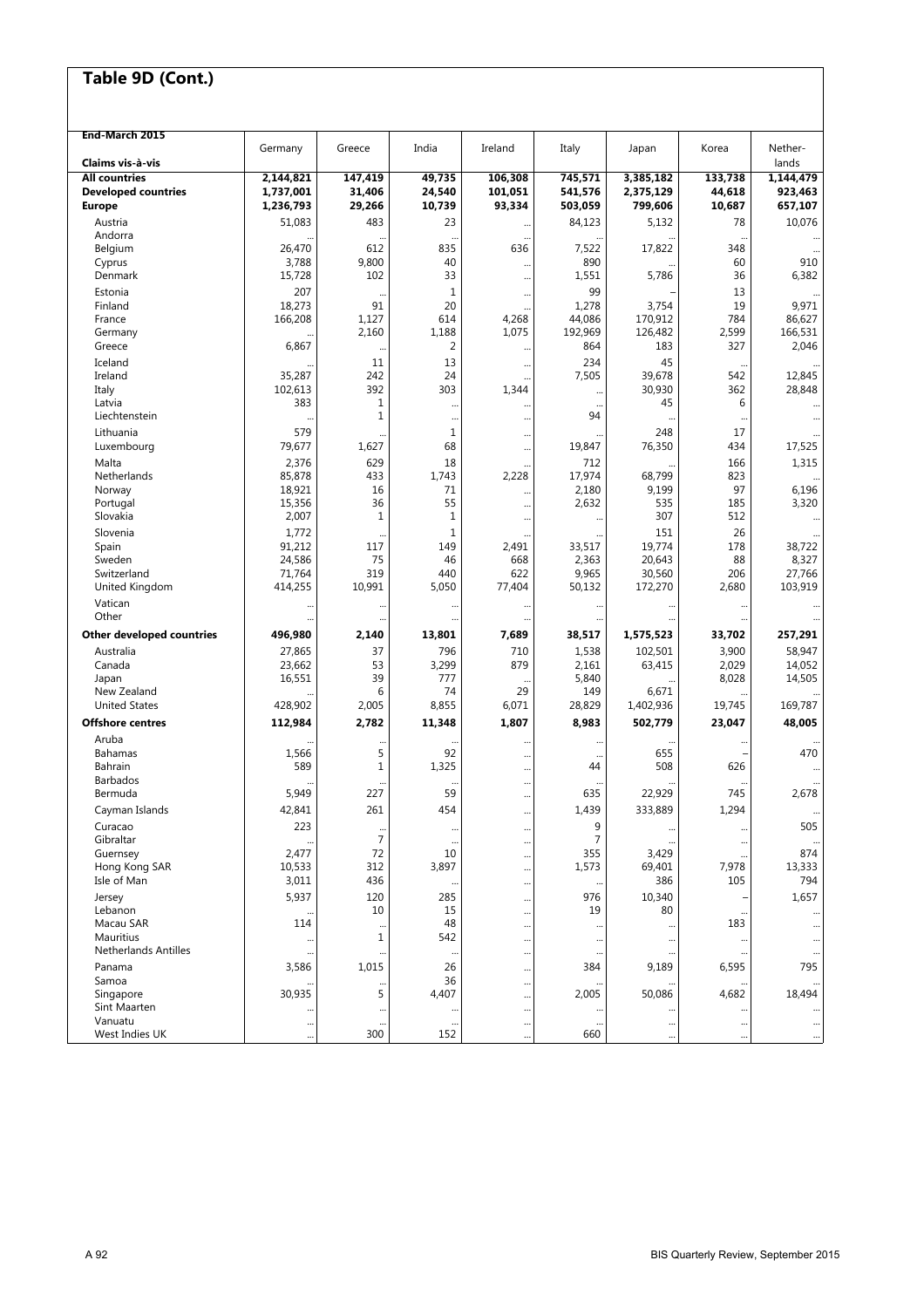| End-March 2015                         |         |                                   |                |          |                 |                          |                      |                        |
|----------------------------------------|---------|-----------------------------------|----------------|----------|-----------------|--------------------------|----------------------|------------------------|
| Claims vis à-vis                       | Germany | Greece                            | India          | Ireland  | Italy           | Japan                    | Korea                | Nether-                |
| <b>Developing countries</b>            | 245,247 | 72,358                            | 12,336         |          | 185,935         | 471,732                  | 64,984               | lands<br>161,297       |
| Africa & Middle East                   | 29,116  | 5,380                             | 6,923          | <br>193  | 9,514           | 41,509                   | 9,514                | 9,516                  |
| Algeria                                |         | $\ddotsc$                         | 4              |          |                 |                          |                      |                        |
| Angola                                 |         | $\ddotsc$                         | 14             |          |                 |                          | $\cdots$<br>$\cdots$ |                        |
| Benin                                  |         | $\ddotsc$                         | 10             |          |                 |                          | $\cdots$             | $\ddotsc$              |
| Botswana                               |         | $\ddotsc$                         | $1\,$          |          |                 |                          |                      |                        |
| Burkina Faso                           |         | $\ddotsc$                         | 24             |          |                 |                          | $\cdots$             |                        |
| Burundi                                |         | $\ddotsc$                         |                |          |                 |                          | $\cdots$             | $\ddotsc$              |
| Cameroon                               |         | 1                                 | 1              |          |                 |                          | $\cdots$             |                        |
| Cape Verde<br>Central African Republic |         | $\ddotsc$                         |                |          | 4               |                          | $\cdots$             | $\ddotsc$              |
| Chad                                   |         | $\ddotsc$<br>$\ddotsc$            | <br>1          |          |                 | <br>                     |                      | <br>                   |
| Comoros Islands                        |         |                                   |                |          |                 |                          |                      |                        |
| Congo                                  | <br>    | $\ddot{\phantom{0}}$<br>$\ddotsc$ | $\cdots$<br>3  | <br>     | <br>            | $\cdots$<br>$\cdots$     | $\cdots$<br>         | $\ddotsc$<br>          |
| Congo Democratic Republic              |         | $\ddotsc$                         |                |          | 2               | $\ddots$                 | $\cdots$             | $\ddotsc$              |
| Côte d'Ivoire                          |         | $\ddotsc$                         |                |          |                 | 54                       | $\cdots$             |                        |
| Djibouti                               |         | $\ddot{\phantom{0}}$              |                |          |                 |                          | $\cdots$             | $\ddotsc$              |
| Egypt                                  |         | 1,572                             | 113            |          | 6,017           | 293                      | $\cdots$             | $\ddotsc$              |
| <b>Equatorial Guinea</b>               |         | $\ddotsc$                         |                |          |                 | $\cdots$                 |                      | $\ddotsc$              |
| Eritrea                                |         | $\ddotsc$                         |                |          |                 |                          |                      | $\ddotsc$              |
| Ethiopia                               |         | $\ddotsc$                         | 38             |          | $\ddotsc$       | $\overline{2}$           | $\cdots$             | $\ddotsc$              |
| Gabon                                  |         | $\ddotsc$                         | $\ddotsc$      |          | 30              | 54                       | $\cdots$             |                        |
| Gambia                                 |         | $\ddotsc$                         | 1              |          | $\cdots$        |                          | $\cdots$             | $\ddotsc$              |
| Ghana<br>Guinea                        |         | $\ddotsc$                         | 40<br>6        |          |                 |                          | $\cdots$             |                        |
| Guinea-Bissau                          |         | $\ddotsc$                         | 24             |          |                 | $\cdots$                 | $\cdots$             | $\ddotsc$              |
| Iran                                   | <br>57  | $\ddotsc$<br>3                    | 72             | <br>     | <br>60          | $\cdots$<br>$\mathbf{1}$ | $\cdots$<br>133      | <br>$\ddotsc$          |
| Iraq                                   |         |                                   | 2              |          |                 | 11                       |                      |                        |
| Israel                                 | 1,372   | <br>28                            | 130            | <br>     | 297             | 2,607                    | $\ddotsc$<br>63      | $\ddotsc$<br>846       |
| Jordan                                 |         | 24                                | 3              |          | 23              | 84                       | $\cdots$             | $\ddotsc$              |
| Kenya                                  |         |                                   | 403            |          | 8               | 41                       | $\cdots$             |                        |
| Kuwait                                 | 1,393   | 10                                | 74             |          | 125             | 1,018                    | 36                   |                        |
| Lesotho                                |         |                                   |                |          | $\ddotsc$       |                          | $\cdots$             |                        |
| Liberia                                |         | 3,405                             |                |          | 493             | 668                      | $\cdots$             |                        |
| Libya                                  |         | 1                                 |                |          | 6               |                          | $\cdots$             | $\ddotsc$              |
| Madagascar                             |         | $\ddotsc$                         | 14             |          |                 | $\cdots$                 |                      |                        |
| Malawi                                 |         | $\ddotsc$                         | 1              |          |                 |                          | $\cdots$             | $\ddotsc$              |
| Mali                                   |         | $\ddotsc$                         | $\mathbf 1$    |          |                 | $\cdots$                 | $\cdots$             |                        |
| Mauritania<br>Morocco                  |         | $\ddot{\phantom{0}}$              | <br>4          |          | <br>103         | $\cdots$<br>77           |                      |                        |
| Mozambique                             |         | $\ddotsc$                         | $\overline{2}$ |          |                 |                          | $\cdots$             |                        |
| Namibia                                | <br>    | $\ddotsc$<br>$\ddotsc$            |                | <br>     | $\ddotsc$<br>13 | <br>$\cdots$             | $\cdots$<br>$\cdots$ | $\ddotsc$<br>$\ddotsc$ |
| Niger                                  |         | $\ddotsc$                         | 4              |          | $\ddotsc$       |                          | $\ddotsc$            | $\ddotsc$              |
| Nigeria                                | 1,004   | 1                                 | 124            |          |                 | 356                      | 74                   | 414                    |
| Oman                                   |         | $\ddotsc$                         | 165            | $\cdots$ | $\cdots$        | 1,396                    | $\cdots$             | $\ddotsc$              |
| Palestinian Territory                  |         |                                   |                |          |                 |                          |                      |                        |
| Qatar                                  | 3,170   | $\overline{2}$                    | 101            |          | 251             | 7,176                    | 812                  | $\ddotsc$              |
| Rwanda                                 |         | $\ddotsc$                         |                |          |                 |                          | $\ddotsc$            |                        |
| Sao Tomé and Principe                  |         | $\ddotsc$                         | $\ddotsc$      |          | $\ddotsc$       |                          |                      |                        |
| Saudi Arabia                           | 3,622   | 3                                 | 179            |          | 272             | 5,993                    | 3,405                |                        |
| Senegal                                |         | $\ddotsc$<br>27                   | 4<br>14        | $\cdots$ |                 | 22                       | $\ddotsc$            |                        |
| Seychelles                             |         |                                   |                |          | $\ddotsc$       |                          | $\cdots$             |                        |
| Sierra Leone<br>Somalia                |         | $\cdot$                           | $\cdots$       | $\cdots$ | $\ddotsc$       | $\ddots$                 | $\ddotsc$            | $\ddotsc$              |
| South Africa                           | 3,855   | 212                               | <br>621        |          | <br>211         | 8,610                    | $\ddotsc$<br>396     | $\ddotsc$<br>686       |
| St. Helena                             |         | 2                                 |                | <br>     |                 |                          | $\ddotsc$            |                        |
| Sudan                                  |         | $\ddotsc$                         | $\cdots$       | $\cdots$ | $\overline{2}$  |                          | $\cdots$             | $\cdots$               |
| Swaziland                              |         | $\ddotsc$                         | $\overline{7}$ |          |                 |                          | $\ddotsc$            | $\ddotsc$              |
|                                        |         |                                   |                |          |                 |                          |                      |                        |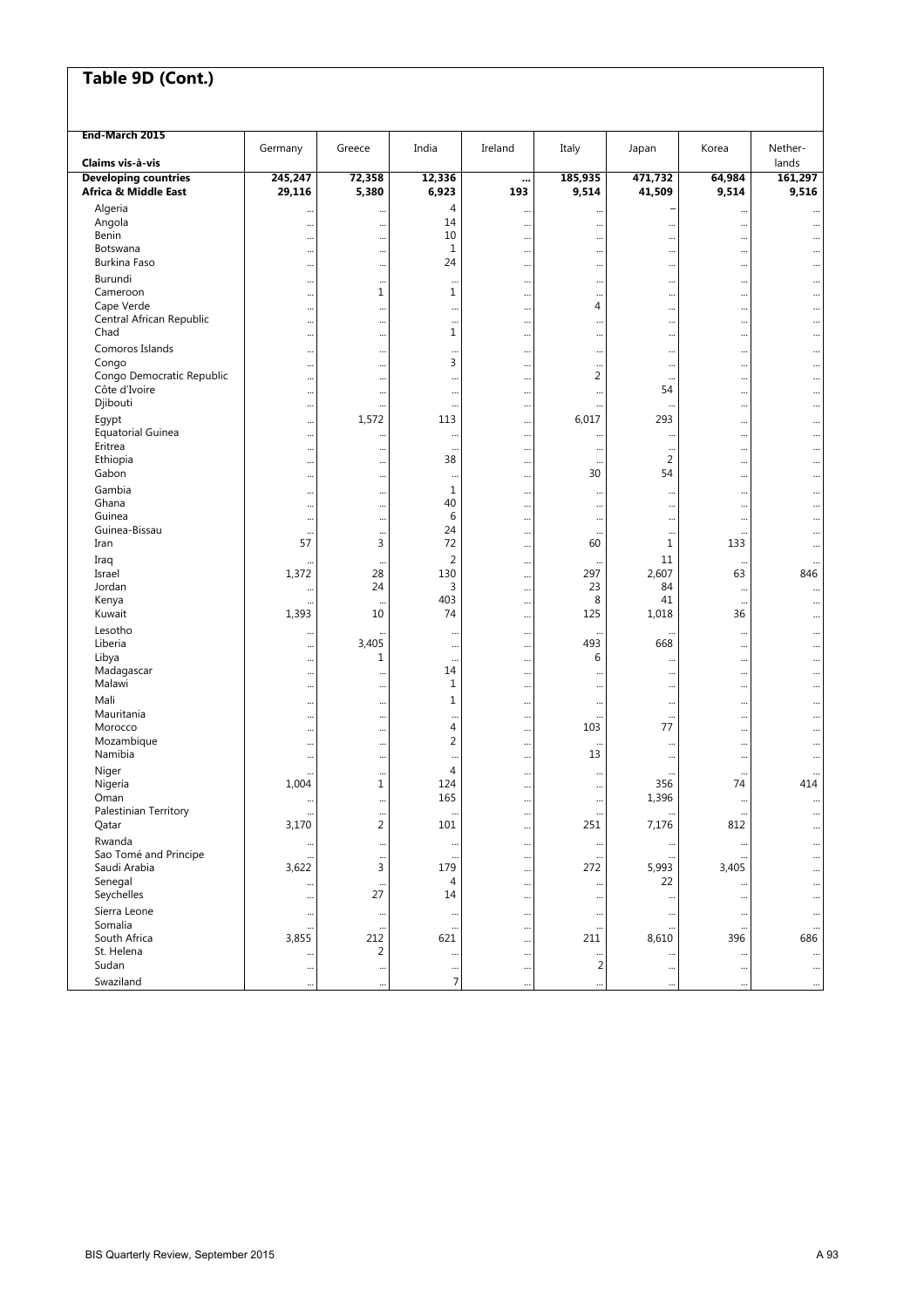| End-March 2015                                       |               |                |                        |                        |                       |                     |                  |                        |
|------------------------------------------------------|---------------|----------------|------------------------|------------------------|-----------------------|---------------------|------------------|------------------------|
| Claims vis-à-vis                                     | Germany       | Greece         | India                  | Ireland                | Italy                 | Japan               | Korea            | Nether-<br>lands       |
| Syria                                                | $\ddots$      |                | $\overline{2}$         |                        | $\ddotsc$             |                     |                  |                        |
| Tanzania                                             | $\ddotsc$     | $\overline{2}$ | 29                     |                        |                       | 3                   |                  |                        |
| Togo                                                 | $\ddotsc$     |                | 1                      |                        | 2                     | $\ddotsc$           |                  |                        |
| Tunisia                                              | $\ddotsc$     |                | $\overline{2}$         | $\ddotsc$              | 115                   |                     |                  | $\ddotsc$              |
| Uganda                                               |               |                | 26                     | $\ddotsc$              |                       |                     |                  | $\ddotsc$              |
| <b>United Arab Emirates</b>                          | 6,527         | 85             | 4,610                  |                        | 1,096                 | 8,330               | 1,652            | 3,255                  |
| Yemen<br>Zambia                                      |               |                | 13                     |                        |                       | 75                  |                  |                        |
| Zimbabwe                                             |               | $\overline{2}$ | 31<br>4                |                        |                       | 9                   |                  |                        |
| Residual                                             | $\ddotsc$     |                |                        | $\ddotsc$              |                       | 4,630               |                  |                        |
|                                                      | $\ddotsc$     |                | $\cdots$               | $\ddotsc$              | $\cdots$              |                     |                  | $\bullet\bullet$       |
| Asia & Pacific                                       | 105,213       | 4,781          | 4,251                  |                        | 10,041                | 329,132             | 48,241           | 48,258                 |
| Afghanistan                                          | $\ddotsc$     |                | 1                      | $\ddotsc$              | $\ddotsc$             | $\ddotsc$           |                  | $\ddotsc$              |
| Armenia                                              | $\ddotsc$     | 1              | $\ddotsc$              |                        | 2                     | 9                   |                  |                        |
| Azerbaijan                                           |               |                | $\ddotsc$<br>487       |                        | $\ddotsc$<br>19       | 145                 |                  |                        |
| Bangladesh<br>Bhutan                                 |               | 1              | 2                      | $\ddotsc$              |                       | $\ddotsc$           |                  | $\ddotsc$              |
|                                                      |               |                |                        | $\ddotsc$              | $\cdots$              |                     |                  | $\ddotsc$              |
| <b>British Overseas Territories</b><br><b>Brunei</b> | $\ddotsc$     | 367            |                        | $\ddotsc$              | $\cdots$              |                     |                  | $\ddotsc$              |
| Cambodia                                             | $\ddotsc$     |                | $\ddotsc$<br>1         |                        |                       |                     |                  | $\ddotsc$              |
| China                                                | 36,263        | 19             | 1,471                  | <br>                   | 5,322                 | 76,325              | <br>21,468       |                        |
| Chinese Taipei                                       | 5,393         |                | 49                     | $\ddotsc$              | 32                    | 26,098              | 847              | $\ddotsc$              |
| Fiji                                                 |               |                |                        |                        |                       | 1                   |                  |                        |
| French Polynesia                                     | $\ddotsc$     | <br>           | $\ddotsc$<br>$\ddotsc$ | $\ddotsc$<br>$\ddotsc$ | $\cdots$<br>$\ddotsc$ |                     | <br>             | $\ddotsc$<br>$\ddotsc$ |
| Georgia                                              |               |                |                        |                        | 8                     | 28                  |                  |                        |
| India                                                | 22,882        | $\mathbf{1}$   | $\ddotsc$              |                        | 1,753                 | 30,000              | 3,976            |                        |
| Indonesia                                            | 4,518         |                | 615                    |                        | 269                   | 26,265              | 6,016            | 2,724                  |
| Kazakhstan                                           |               |                | 24                     |                        |                       | 408                 |                  |                        |
| Kiribati                                             | $\ddotsc$     |                | $\ddotsc$              | $\ddotsc$              |                       | $\ddotsc$           |                  |                        |
| Kyrgyz Republic                                      | $\ddotsc$     |                | $\ddotsc$              | $\ddotsc$              | $\cdots$              |                     |                  | $\ddotsc$              |
| Laos                                                 |               |                | 1                      |                        |                       | 526                 |                  |                        |
| Malaysia                                             | 3,665         |                | 166                    | $\ddotsc$              | 25                    | 22,826              | 1,004            | 831                    |
| Maldives                                             | $\cdots$      |                | 24                     |                        | 6                     |                     |                  | $\ddotsc$              |
| Marshall Islands                                     | $\ddotsc$     | 4,379          |                        |                        | 1,110                 |                     |                  |                        |
| Micronesia                                           | $\ddotsc$     |                | $\ddotsc$              | $\ddotsc$              |                       |                     |                  | $\ddotsc$              |
| Mongolia                                             | $\ddotsc$     |                | $\ddotsc$              | $\ddotsc$              |                       |                     |                  | $\ddotsc$              |
| Myanmar                                              | $\ddotsc$     |                |                        |                        |                       | 4                   |                  | $\ddotsc$              |
| Nauru                                                |               |                |                        |                        |                       | $\cdots$            |                  | $\ddotsc$              |
| Nepal                                                |               |                | 33                     |                        |                       |                     |                  | $\ddotsc$              |
| New Caledonia                                        | $\ddots$      |                | $\cdots$               |                        |                       |                     |                  | $\ddotsc$              |
| North Korea                                          | $\ddotsc$     |                | $\ddotsc$              |                        |                       | $\ddotsc$           |                  | $\ddotsc$              |
| Pakistan                                             | $\ddotsc$     |                | 22                     | $\ddotsc$              |                       | 100                 |                  | $\ddotsc$              |
| Palau                                                | $\ddotsc$     |                | $\ddotsc$              | $\ddotsc$              | $\cdots$              |                     | $\ddots$         | $\ddotsc$              |
| Papua New Guinea                                     | $\ddotsc$     |                | 3<br>75                | $\cdot$                | $\ddotsc$             | 700                 | <br>993          | $\ddotsc$              |
| Philippines<br>Solomon Islands                       | 1,877         |                |                        |                        | 61                    | 7,738               |                  | $\ddotsc$              |
| South Korea                                          | <br>14,495    | <br>12         | $\ddotsc$<br>165       | $\ddotsc$              | <br>423               | $\ddotsc$<br>56,792 | $\cdots$         | $\ddotsc$              |
|                                                      |               |                |                        | $\ddot{\phantom{0}}$   |                       |                     | $\cdots$         |                        |
| Sri Lanka<br>Tajikistan                              | $\cdots$      | $1\,$          | 767                    | $\cdots$               | $\ddotsc$<br>16       | 97                  | $\cdots$         | $\cdots$               |
| Thailand                                             | <br>3,366     |                | $\ddotsc$<br>227       |                        | 22                    | 74,366              | $\ddotsc$<br>542 | $\cdots$               |
| <b>Timor Leste</b>                                   |               | <br>           |                        | <br>                   |                       |                     |                  | $\cdots$<br>$\ddotsc$  |
| Tonga                                                |               |                | $\cdots$<br>           |                        |                       |                     |                  | $\ddotsc$              |
| Turkmenistan                                         |               |                |                        |                        |                       |                     |                  |                        |
| Tuvalu                                               | $\ddotsc$<br> | <br>           | <br>                   | <br>                   | $\ddotsc$<br>$\cdots$ |                     |                  | $\cdots$<br>           |
| US Pacific Islands                                   |               |                | L,                     |                        | $\cdots$              |                     | <br>             | $\cdots$               |
| Uzbekistan                                           |               |                |                        |                        | 2                     | $\ddots$            |                  | $\cdots$               |
| Vietnam                                              |               |                | 118                    |                        | 143                   | 5,111               |                  | $\cdots$               |
| Wallis/Futuna                                        |               |                | $\cdots$               |                        |                       |                     |                  | $\cdots$               |
| Residual                                             |               |                |                        |                        | $\ddotsc$             | 1,593               |                  |                        |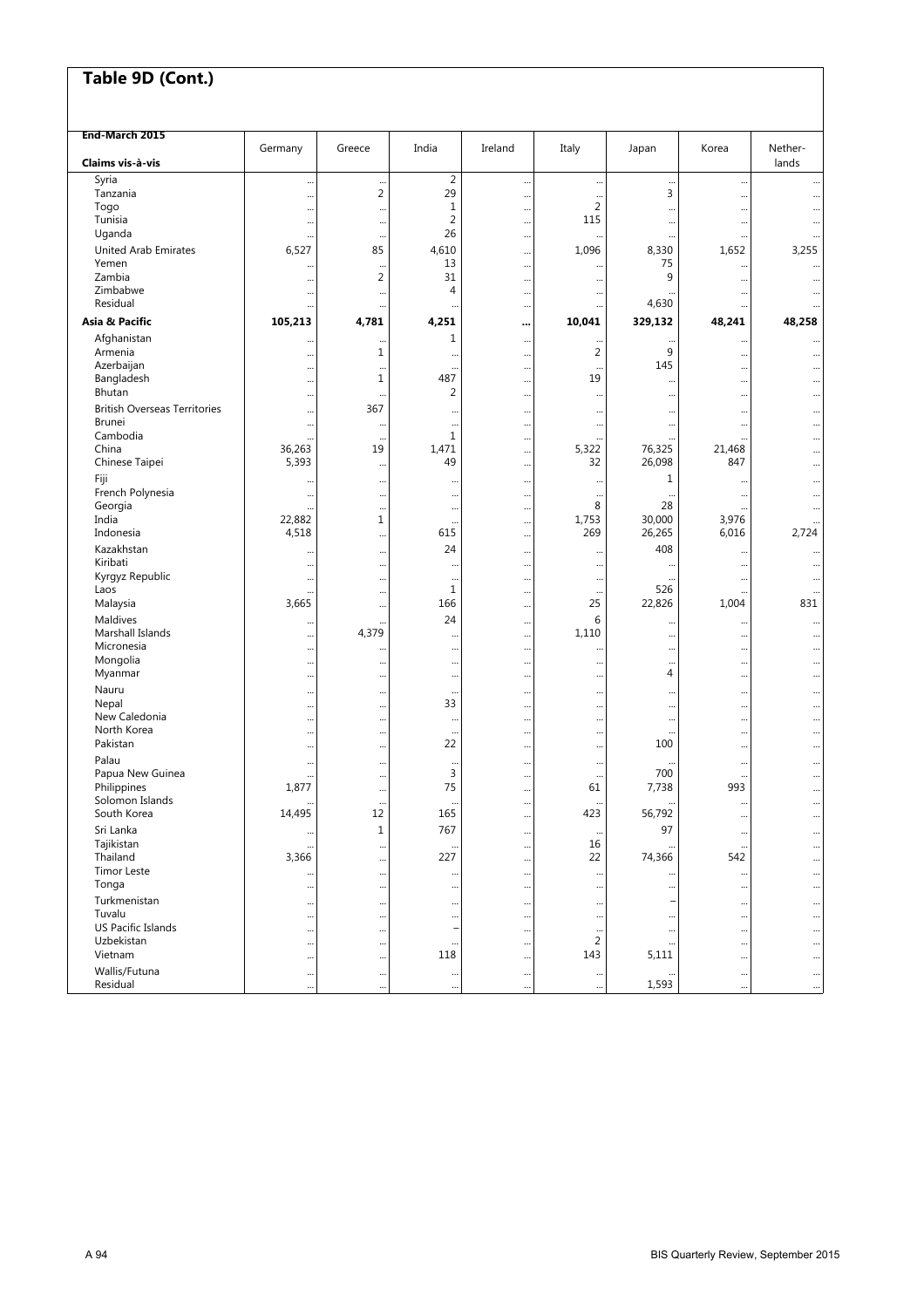| End-March 2015                      |           |                     |                       |           |                       |                  |                          |                 |
|-------------------------------------|-----------|---------------------|-----------------------|-----------|-----------------------|------------------|--------------------------|-----------------|
|                                     | Germany   | Greece              | India                 | Ireland   | Italy                 | Japan            | Korea                    | Nether-         |
| Claims vis-à-vis<br><b>Europe</b>   | 90,598    | 62,184              | 874                   | 521       | 161,488               | 30,761           | 4,140                    | lands<br>76,968 |
| Albania                             |           | 1,658               |                       |           |                       |                  |                          |                 |
| <b>Belarus</b>                      |           | 4                   |                       |           |                       | 16               |                          |                 |
| Bosnia and Herzegovina              | $\ddotsc$ | $\mathbf 1$         | <br>                  | <br>      | 3,412                 | $\ddotsc$        | <br>                     |                 |
| <b>Bulgaria</b>                     | 99        | 10,219              | $\overline{2}$        |           | 9,258                 | 62               | 8                        |                 |
| Croatia                             |           | 47                  |                       |           | 24,492                | 364              |                          |                 |
| Czech Republic                      | 5,824     | 11                  | 3                     |           | 16,031                | 499              | 238                      |                 |
| Hungary                             | 6,380     | 16                  | 3                     |           | 16,106                | 736              | 301                      |                 |
| Macedonia, FYR                      |           | 1,708               |                       |           | 285                   | $\ddotsc$        |                          |                 |
| Moldova                             | $\ddotsc$ | 1                   |                       |           | $\ddot{\phantom{0}}$  | $\ddotsc$        | $\ddotsc$                |                 |
| Montenegro                          |           | 80                  |                       |           | 3                     |                  |                          |                 |
| Poland                              | 46,738    | 285                 | 51                    | $\ddotsc$ | 42,348                | 5,101            | 273                      | 26,678          |
| Romania                             | 1,333     | 13,749              | 3                     |           | 11,219                | 207              | 200                      | 6,272           |
| Russia                              | 11,039    | 290                 | 584                   |           | 19,242                | 12,746           | 1,696                    | 10,909          |
| Serbia                              |           | 4,440               |                       |           | 6,685                 | 45               | $\ddot{\phantom{0}}$     |                 |
| Turkey                              | 15,721    | 28,853              | 215                   |           | 7,581                 | 10,728           | 1,131                    |                 |
| Ukraine<br>Res. Serbia & Montenegro | $\ddotsc$ | 822                 | 13                    |           |                       | 34               |                          | $\cdots$        |
| Residual Europe                     | $\ddotsc$ |                     |                       |           | $\cdots$              | $\ddotsc$<br>223 |                          | $\cdots$        |
|                                     |           |                     |                       |           |                       |                  |                          |                 |
| Latin America/Caribbean             | 20,320    | 13                  | 288                   | 164       | 4,893                 | 70,331           | 3.090                    | 26,554          |
| Argentina                           | 1,028     | $\ddotsc$           | 6                     |           | 93                    | 151              | 67                       | 1,596           |
| <b>Belize</b><br><b>Bolivia</b>     |           | $\overline{2}$<br>5 | 1                     |           | $\ddotsc$             | $\ddotsc$<br>6   | $\ddotsc$                |                 |
| Bonaire, Saint Eustatius and Sab    | $\ddotsc$ |                     | $\ddotsc$             |           | 3                     |                  | $\cdots$                 |                 |
| Brazil                              | 10,275    | <br>                | <br>143               | <br>      | <br>3,364             | 36,317           | $\cdots$<br>937          | 16,993          |
| Chile                               | 1,941     |                     | 21                    |           | 44                    | 6,389            | 234                      |                 |
| Colombia                            |           |                     | 7                     |           | 21                    | 3,214            |                          |                 |
| Costa Rica                          | $\ddotsc$ | <br>                | 9                     |           | 3                     | 43               | <br>$\ddot{\phantom{0}}$ |                 |
| Cuba                                | $\ddotsc$ |                     |                       |           | 82                    | $\ddotsc$        |                          |                 |
| Dominica                            | $\cdots$  |                     |                       |           |                       |                  |                          |                 |
| Dominican Republic                  |           |                     | 1                     |           |                       | $\ddotsc$        |                          |                 |
| Ecuador                             |           | $\mathbf 1$         | 1                     |           | $\ddots$              | 16               |                          |                 |
| El Salvador                         | $\ddotsc$ |                     | $\ddots$              |           | 12                    | $\ddotsc$        |                          |                 |
| Falkland Islands                    | $\cdots$  |                     |                       |           | $\ddotsc$             | $\ddotsc$        |                          |                 |
| Grenada                             | $\ddotsc$ |                     |                       |           | $\cdots$              |                  |                          |                 |
| Guatemala                           | $\ddotsc$ |                     | 1                     |           | 3                     |                  |                          |                 |
| Guyana                              | $\ddotsc$ |                     |                       |           |                       |                  |                          |                 |
| Haiti<br>Honduras                   | $\ddotsc$ |                     | 1                     | $\ddotsc$ |                       |                  |                          |                 |
| Jamaica                             | $\ddotsc$ |                     | $\ddots$<br>$\ddotsc$ | <br>      | $\cdots$<br>$\ddotsc$ | $\ddotsc$<br>27  |                          |                 |
| Mexico                              | 3,401     | <br>                | 12                    |           | 516                   | 17,501           | <br>1,235                | 2,345           |
| Nicaragua                           |           |                     |                       |           |                       |                  |                          |                 |
| Paraguay                            | $\ddotsc$ | <br>                | $\ddots$<br>          | <br>      | $\ddotsc$<br>8        | $\ddotsc$        | $\ddotsc$                |                 |
| Peru                                | 1,263     |                     | 7                     |           |                       | 2,321            | 170                      | 570             |
| St. Lucia                           | $\ddotsc$ |                     | $\cdots$              |           | $\cdots$              | $\ddotsc$        | $\ddots$                 | $\cdots$        |
| St. Vincent                         | $\ddotsc$ | 5                   |                       |           | 3                     | $\cdots$         |                          |                 |
| Surinam                             | $\ddotsc$ |                     | $\ddots$              |           |                       |                  |                          | $\cdots$        |
| Trinidad and Tobago                 |           |                     | 17                    |           |                       | 133              |                          |                 |
| <b>Turks and Caicos</b>             |           |                     |                       |           | $\ddotsc$             |                  |                          |                 |
| Uruguay                             |           | $\cdots$            | 61                    |           | 9                     | 402              | $\ddots$                 |                 |
| Venezuela                           |           |                     | $\ddotsc$             |           | 22                    | 126              |                          |                 |
| Residual                            |           |                     | $\cdots$              |           |                       | 3,686            |                          |                 |
| Int. organisations                  | 49,448    | 40,873              |                       | $\cdots$  | 9,076                 | 35,542           |                          | 11,714          |
| <b>Unallocated</b>                  |           |                     | 1,511                 |           |                       |                  |                          |                 |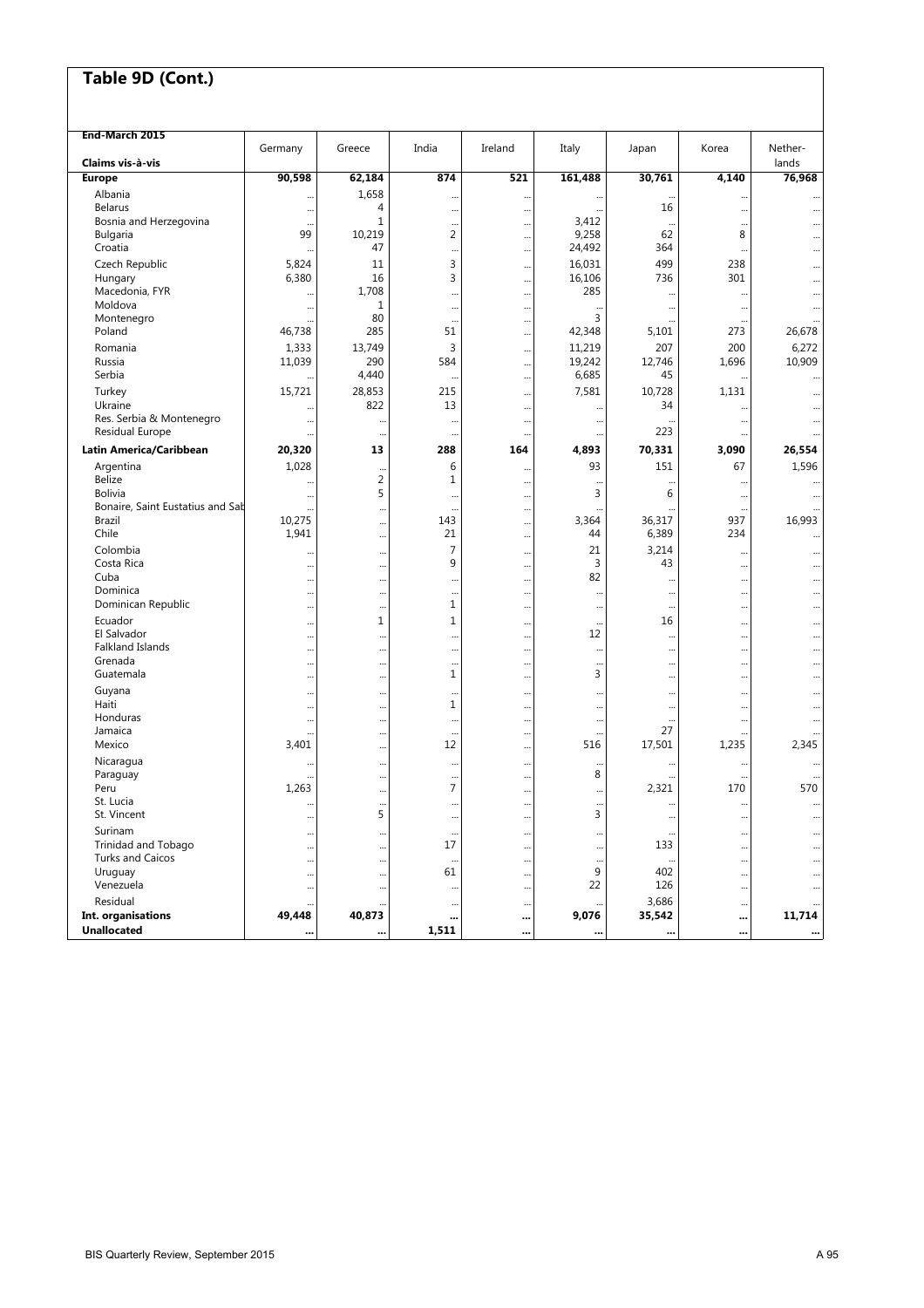| End-March 2015                           |                      |                    |                |             |               |                   |                         |
|------------------------------------------|----------------------|--------------------|----------------|-------------|---------------|-------------------|-------------------------|
| Claims vis à-vis                         | Portugal             | Spain              | Sweden         | Switzerland | Turkey        | United<br>Kingdom | United<br><b>States</b> |
| <b>All countries</b>                     |                      |                    |                |             |               |                   |                         |
|                                          | 92,311               | 1,411,241          | 837,806        | 1,313,248   | 24,146        | 3,522,450         | 3,100,732               |
| <b>Developed countries</b>               | 48,047               | 880,923            | 775,595        | 1,187,092   | 17,850        | 1,979,173         | 1,846,958               |
| <b>Europe</b>                            | 44,934               | 624,090            |                | 563,806     | 13,447        | 750,837           | 1,312,567               |
| Austria                                  | 40                   | 4,017              | 870            | 15,469      | 140           | 5,676             | 11,710                  |
| Andorra                                  | 17                   | 1,120              | 8              |             |               | 1                 | 13                      |
| Belgium                                  | 605                  | 4,017              | 3,381          |             | 228           | 15,249            | 24,804                  |
| Cyprus                                   | $\ddot{\phantom{a}}$ | 79                 | 1,737          |             | $\ddotsc$     | 1,494             | 1,782                   |
| Denmark                                  | 264                  | 3,987              | 196,434        |             | 5             | 8,586             | 12,793                  |
| Estonia                                  |                      | 7                  | 14.831         |             | $\ddotsc$     | 19                | 67                      |
| Finland                                  | 103                  | 2,851              | 106,329        |             | 1             | 12,503            | 10.519                  |
| France                                   | 4,605                | 50,429             | 12,544         | 80,032      | 966           | 177,852           | 211,149                 |
| Germany                                  | 1,436                | 45,819             | 71,616         | 106,935     | 3,357         | 144,519           | 173,587                 |
| Greece                                   | 155                  | 635                |                |             | 48            | 3,234             | 1,463                   |
| Iceland                                  | 9                    | 73                 | 153            |             | $\ddotsc$     | 2,502             | 455                     |
| Ireland                                  | 1,618                | 5,161              | 778            | 19,837      | 301           | 91,769            | 61,098                  |
| Italy                                    | 6,005                | 47,375             | 683            | 27,370      | 134           | 38,155            | 54,537                  |
| Latvia                                   | 1                    | 9                  | 9,497          |             | $\cdots$      | 58                | 171                     |
| Liechtenstein                            | 3                    | 4                  | 11             |             | $\cdots$      | 766               | 428                     |
| Lithuania                                | $\mathbf{1}$         | 6                  | 12,866         |             |               | 64                | 137                     |
| Luxembourg                               | 4,079                | 6,102              | 8,829          | 45,230      | 219           | 24,759            | 47,808                  |
| Malta                                    | 163                  | 233                | 62             |             | 618           | 5,158             | 281                     |
| Netherlands                              | 8,489                | 16,713             | 11,006         |             | 1,948         | 93,144            | 80,056                  |
| Norway                                   | 14                   | 7,471              | 110,807        |             | 6             | 9,575             | 13,166                  |
| Portugal                                 |                      | 61,069             | 95             |             |               | 10,056            | 4,386                   |
| Slovakia                                 | 19                   | 23                 | 48             | <br>        | $\ddotsc$     | 224               | 634                     |
| Slovenia                                 | 39                   | 35                 | $\overline{2}$ |             | 1             | 438               | 284                     |
| Spain                                    | 13,172               |                    | 1,202          | 16,094      | 301           | 31,262            | 41,030                  |
| Sweden                                   | 46                   | $\ddotsc$<br>3,911 |                |             | 12            | 16,017            | 24,849                  |
| Switzerland                              | 1,249                | 7,627              | 4,364          |             | 311           | 57,755            | 62,687                  |
| United Kingdom                           | 2,802                | 355,318            | 58,001         | 252,840     | 4,851         |                   | 472,647                 |
|                                          |                      |                    |                |             |               |                   |                         |
| Vatican                                  | $\cdots$             |                    | 1,278          |             | $\cdots$      | 1<br>$\mathbf{1}$ | 3                       |
| Other                                    |                      |                    | 145            |             |               |                   | 23                      |
| Other developed countries                | 3,113                | 256,833            | 147,011        | 623,286     | 4,404         | 1,228,336         | 534,391                 |
| Australia                                | 12                   | 2,004              | 1,654          |             | 28            | 50,279            | 97,410                  |
| Canada                                   | 154                  | 2,045              | 3,958          | 25,125      | 9             | 88,506            | 120,107                 |
| Japan                                    | 14                   | 8,172              | 2,802          |             | 884           | 123,518           | 311,306                 |
| New Zealand                              | 2                    | 116                | 16             |             |               | 5,107             | 5,568                   |
| <b>United States</b>                     | 2,931                | 244,496            | 138,581        | 598,161     | 3,483         | 960,926           |                         |
| <b>Offshore centres</b>                  | 4,634                | 17,603             | 30,424         | 119.808     | 2,551         | 595,456           | 471,872                 |
| Aruba                                    |                      | 13                 |                |             | $\ddotsc$     | 193               | 10                      |
| Bahamas                                  | 242                  | 284                | 169            | 4,783       | $\ddotsc$     | 1,185             | 6,251                   |
| <b>Bahrain</b>                           | $\ddots$             | 2                  | 1              |             | 128           | 7,425             | 934                     |
| Barbados                                 |                      |                    | 3              |             |               | 374               | 625                     |
| Bermuda                                  | 2                    | 492                | 4,528          |             |               | 10,161            | 18,762                  |
| Cayman Islands                           | 397                  | 2,552              | 16,222         | 48,550      | 226           | 56,816            | 283,371                 |
| Curacao                                  |                      | 169                | 64             |             |               | 321               | 449                     |
| Gibraltar                                | $\cdots$<br>3        | 94                 | 46             | $\cdots$    | $\cdots$      | 1,534             | 89                      |
| Guernsey                                 | 1                    | 834                | 2,285          | $\cdots$    | $\cdots$      | 11,318            | 2,596                   |
| Hong Kong SAR                            | 233                  | 6,039              | 712            | 38,177      | $\cdots$<br>1 | 348,416           | 55,606                  |
| Isle of Man                              |                      | 1,055              | 175            |             |               | 9,205             | 540                     |
|                                          | $\ddotsc$            |                    |                |             | $\cdots$      |                   |                         |
| Jersey                                   | 2                    | 2,201              | 2,440          |             | 714           | 19,558            | 8,764                   |
| Lebanon                                  |                      | 2                  | 3              |             |               | 1,461             | 1,152                   |
| Macau SAR                                | 2,978                |                    | 2              | $\cdots$    | $\cdots$      | 3,265             | 912                     |
| Mauritius<br><b>Netherlands Antilles</b> | 8                    | 41                 | 22             | $\ddotsc$   | $\cdots$      | 3,355             | 1,268                   |
|                                          |                      |                    |                |             | $\cdots$      |                   |                         |
| Panama                                   | 92                   | 964                | 82             | 2,656       | 45            | 2,701             | 3,423                   |
| Samoa                                    | $\cdots$             | $\cdots$           |                |             | $\cdots$      | 111               | 163                     |
| Singapore                                | 35                   | 909                | 3,271          | 25,642      | 13            | 100,364           | 70,506                  |
| Sint Maarten                             | $\cdots$             |                    |                |             |               |                   | 7                       |
| Vanuatu                                  | $\ddotsc$            |                    |                |             | $\cdots$      | 1                 |                         |
| West Indies UK                           | 413                  | 1,901              | 398            |             |               | 17,692            | 16,444                  |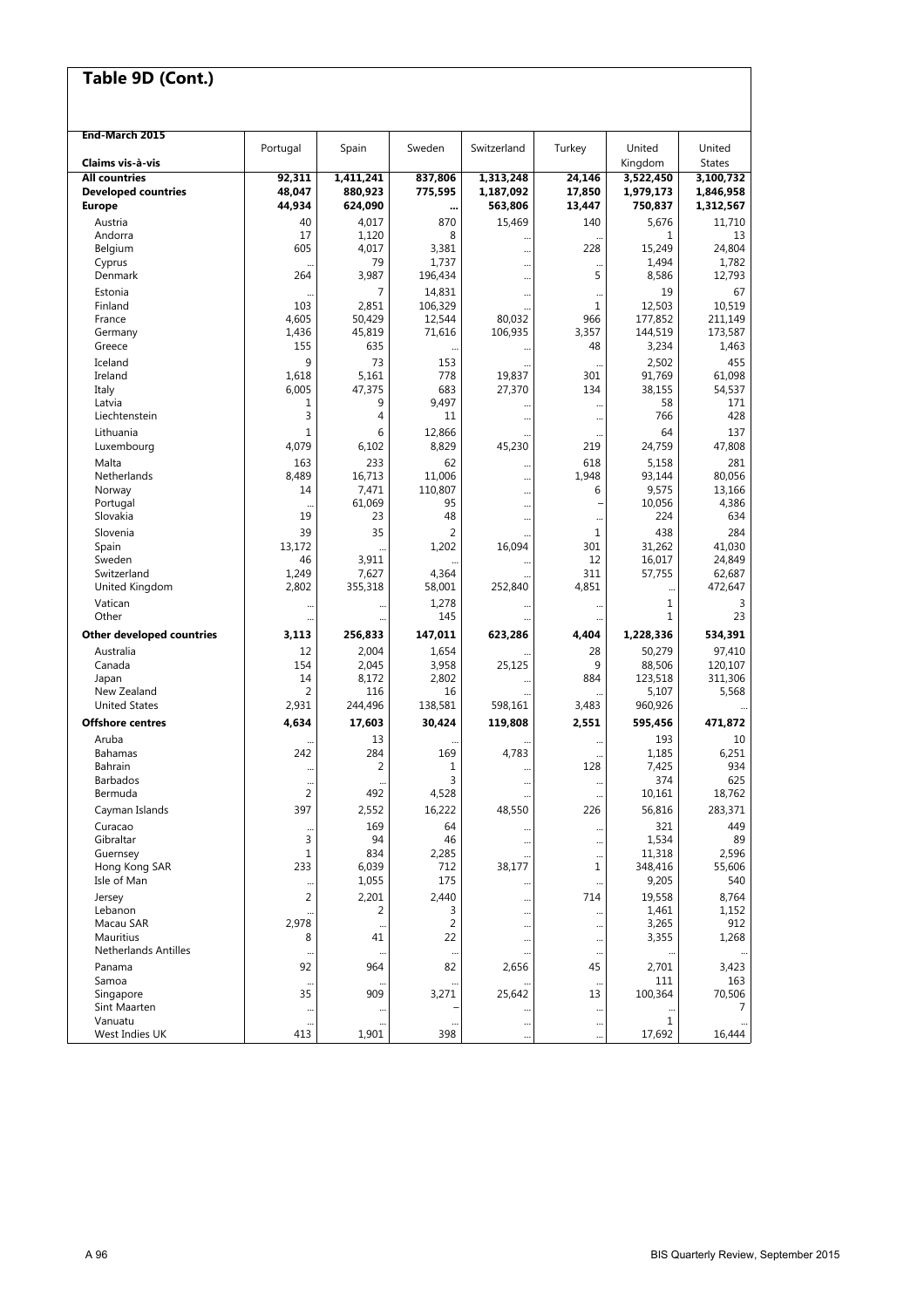| Table 9D (Cont.)                 |                        |                      |                  |                      |                          |                  |                                |
|----------------------------------|------------------------|----------------------|------------------|----------------------|--------------------------|------------------|--------------------------------|
|                                  |                        |                      |                  |                      |                          |                  |                                |
|                                  |                        |                      |                  |                      |                          |                  |                                |
| End-March 2015                   | Portugal               | Spain                | Sweden           | Switzerland          | Turkey                   | United           | United                         |
| Claims vis à-vis                 |                        |                      |                  |                      |                          | Kingdom          | <b>States</b>                  |
| <b>Developing countries</b>      | 39,287                 | 497,469              | 27,533           | 6,348                | 3,624                    | 895,810          | 762,630                        |
| Africa & Middle East             | 18,557                 | 2,416                | 3,598            | 6,348                | 536                      | 205,550          | 75,901                         |
| Algeria<br>Angola                | 2<br>11,114            | 10<br>181            | 1<br>1           | <br>                 | <br>$\ddotsc$            | 1,027<br>956     | 1,233<br>14                    |
| Benin                            |                        |                      | $\cdots$         |                      |                          | $\ddotsc$        | 11                             |
| Botswana                         |                        | $\cdots$             | 1                |                      |                          | 2,007            | 169                            |
| Burkina Faso<br>Burundi          | $\ddotsc$              | $\cdots$             | 3                |                      |                          | 3                |                                |
| Cameroon                         | <br>                   | $\cdots$             | 1                | <br>                 | <br>$\ddotsc$            | 192              | 117                            |
| Cape Verde                       | 1,517                  | 1                    | $\cdots$         |                      |                          | $\ddotsc$        | $\cdots$                       |
| Central African Republic<br>Chad |                        |                      |                  |                      |                          |                  | $\cdots$<br>5                  |
| Comoros Islands                  | <br>                   | <br>                 | $\cdots$<br>     | <br>                 | <br>                     |                  |                                |
| Congo                            | $\ddotsc$              |                      | 1                |                      |                          | $\overline{7}$   | $\cdots$                       |
| Congo Democratic Republic        | 1                      | $\ddotsc$            | $\cdots$         |                      | $\ddotsc$                | 3                | 63                             |
| Côte d'Ivoire<br>Djibouti        | <br>                   | 1<br>                | $\cdots$         | <br>                 | <br>                     | 288<br>7         | 85<br>                         |
| Egypt                            | $\ddotsc$              | 43                   | 18               |                      |                          | 9,763            | 1,801                          |
| <b>Equatorial Guinea</b>         |                        | 1                    |                  |                      |                          |                  | 22                             |
| Eritrea<br>Ethiopia              |                        | $\ddotsc$            | $\ddotsc$<br>1   |                      |                          | $\ddotsc$<br>21  | $\cdots$<br>31                 |
| Gabon                            | <br>$\ddotsc$          | <br>2                |                  | <br>                 | $\ddotsc$<br>            | 203              | 130                            |
| Gambia                           | $\ddotsc$              |                      | -                |                      | $\ddotsc$                | 101              | 3                              |
| Ghana                            | $\ddotsc$              | 5                    | 67               |                      |                          | 2,684            | 446                            |
| Guinea<br>Guinea-Bissau          | $\mathbf{1}$<br>2      | 3                    | $\cdots$         | <br>                 | <br>                     | 1<br>67          | 8<br>$\cdots$                  |
| Iran                             |                        | 5                    | 47               |                      | $\ddotsc$                | 12               | 15                             |
| Iraq                             | $\ddotsc$              |                      |                  |                      |                          | 40               | 105                            |
| Israel<br>Jordan                 | $\ddotsc$              | 58<br>$\mathbf{1}$   | <br>$\mathbf{1}$ |                      | $\overline{\phantom{0}}$ | 3,182<br>901     | 5,146<br>715                   |
| Kenya                            | $\ddotsc$<br>          | 2                    | 7                | <br>                 | <br>$\ddotsc$            | 2,849            | 1,259                          |
| Kuwait                           |                        | 91                   | 12               |                      | 6                        | 2,996            | 6,943                          |
| Lesotho                          |                        | $\ddots$             | $\ddots$         |                      |                          |                  | $\cdots$                       |
| Liberia<br>Libya                 | $\ddotsc$              | 200                  | 2,279            |                      |                          | 4,934<br>45      | 700<br>1                       |
| Madagascar                       | $\ddotsc$<br>$\ddotsc$ |                      |                  | <br>                 | <br>                     | 3                |                                |
| Malawi                           | 2                      | $\ddotsc$            |                  |                      | $\ddotsc$                | 10               | 2                              |
| Mali                             |                        |                      | 1                |                      |                          | $\ddotsc$        |                                |
| Mauritania<br>Morocco            | $\ddotsc$<br>136       | 596                  | 1                | <br>                 | <br>$\ddotsc$            | $\ddotsc$<br>573 | 12<br>752                      |
| Mozambique                       | 4,641                  | 2                    | 72               |                      |                          | 539              | 50                             |
| Namibia                          | 10                     | 5                    | 1                |                      |                          | 6                | 2                              |
| Niger<br>Nigeria                 | $\ddotsc$<br>10        | $\cdots$<br>22       | 6                |                      |                          | 10<br>7,579      | $\mathsf{3}$<br>3,808          |
| Oman                             | $\ddotsc$              | 23                   | 4                | <br>$\cdots$         | <br>$\ddotsc$            | 7,063            | 278                            |
| Palestinian Territory            | $\ddotsc$              |                      |                  |                      | $\ddotsc$                | 31               |                                |
| Qatar                            | $\mathbf{1}$           | 461                  | 475              |                      | 3                        | 16,053           | 3,119                          |
| Rwanda<br>Sao Tomé and Principe  | $\cdots$<br>37         | $\cdots$<br>$\cdots$ | $\cdots$         | <br>                 | $\cdots$<br>             | $\cdots$         | 8                              |
| Saudi Arabia                     | 4                      | 151                  | 137              |                      | 39                       | 12,232           | 18,573                         |
| Senegal                          | $\ddotsc$              | 1                    |                  | $\cdots$             | $\cdots$                 | 15               | 65                             |
| Seychelles<br>Sierra Leone       | $\ddotsc$              | 4                    | 1                |                      |                          | 416<br>67        | 49                             |
| Somalia                          | $\ddotsc$<br>$\cdots$  | $\cdots$<br>$\cdots$ |                  | <br>                 | $\cdots$<br>$\cdots$     |                  | $\cdots$<br>$\mathbf 1$        |
| South Africa                     | 801                    | 47                   | 46               |                      | 3                        | 68,715           | 14,737                         |
| St. Helena<br>Sudan              |                        | <br>-                | $\cdots$<br>۰    |                      |                          | <br>6            | 40<br>$\overline{\phantom{0}}$ |
| Swaziland                        | $\ddotsc$<br>$\cdots$  | $\cdots$             |                  | $\cdots$<br>$\cdots$ | $\ddotsc$<br>$\ddotsc$   | 3                | 46                             |
|                                  |                        |                      |                  |                      |                          |                  |                                |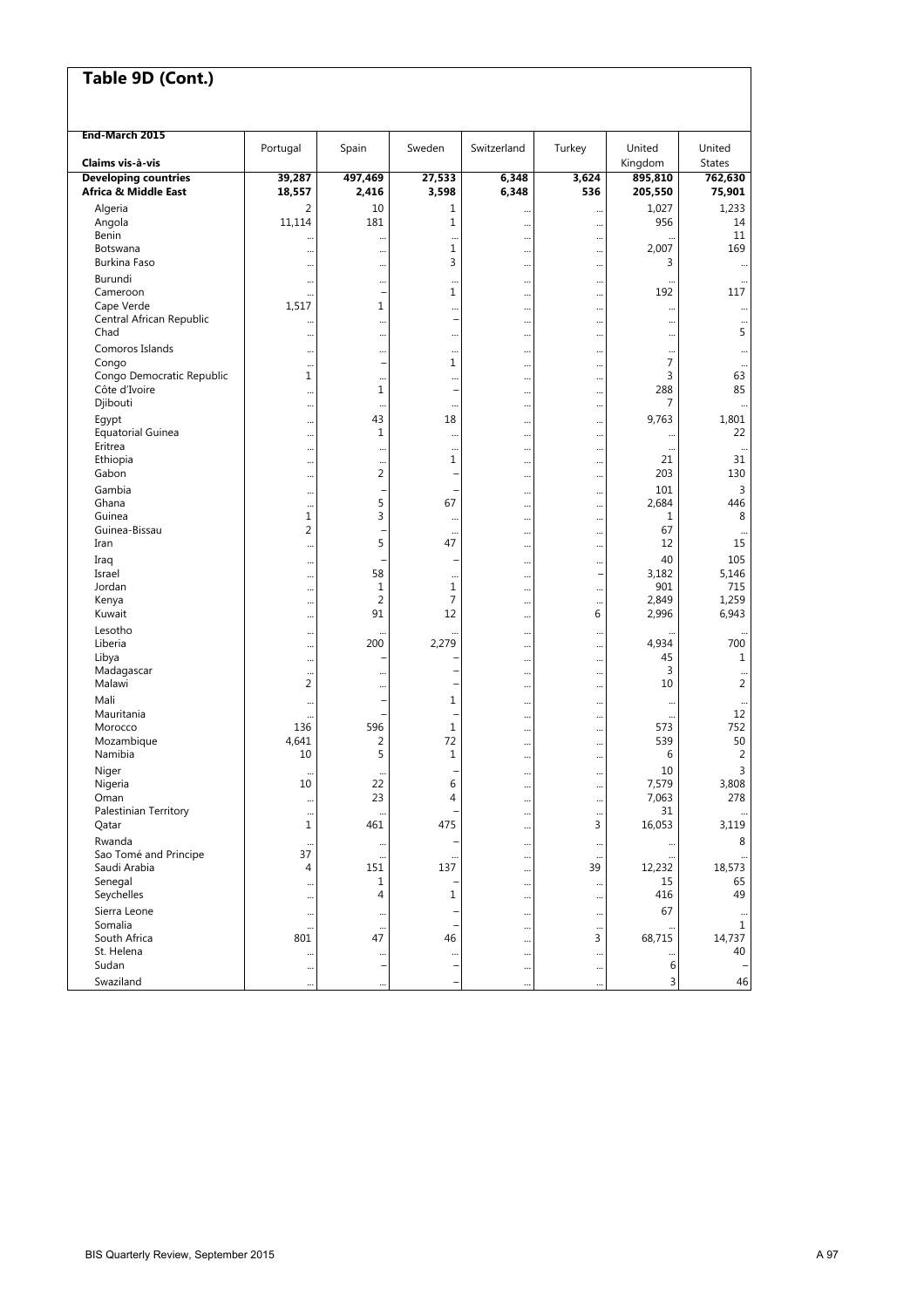| Table 9D (Cont.)                    |                 |                                  |                |             |               |              |                |
|-------------------------------------|-----------------|----------------------------------|----------------|-------------|---------------|--------------|----------------|
|                                     |                 |                                  |                |             |               |              |                |
| End-March 2015                      |                 |                                  |                |             |               |              |                |
|                                     | Portugal        | Spain                            | Sweden         | Switzerland | Turkey        | United       | United         |
| Claims vis à-vis                    |                 |                                  |                |             |               | Kingdom      | <b>States</b>  |
| Syria                               |                 | ÷                                | ÷,             |             |               | $\mathbf{1}$ | 395            |
| Tanzania<br>Togo                    | <br>$\ddotsc$   | $\ddotsc$                        | 1<br>$\ddotsc$ | <br>        | <br>$\ddotsc$ | 1,887<br>15  |                |
| Tunisia                             | 19              | 3                                | 3              |             |               | 67           | 326            |
| Uganda                              | $\ddotsc$       | $\cdots$                         | 25             |             |               | 578          | 385            |
| <b>United Arab Emirates</b>         | 19              | 489                              | 164            | 6,348       | 67            | 55,188       | 13,555         |
| Yemen<br>Zambia                     |                 |                                  | 3<br>1         |             |               | 104<br>1,580 | 416            |
| Zimbabwe                            | $\ddotsc$<br>1  | <br>                             | 28             | <br>        | <br>          | 520          | 3              |
| Residual                            |                 |                                  |                |             |               |              | 254            |
| Asia & Pacific                      | 446             | 9,568                            | 8,696          | -           | 802           | 513,286      | 368,044        |
| Afghanistan                         |                 |                                  |                |             |               | $\mathbf{1}$ |                |
| Armenia                             |                 | -                                |                |             |               | 671          | 52             |
| Azerbaijan<br>Bangladesh            | $\ddots$        | $\overline{2}$<br>$\overline{2}$ | 1<br>113       |             |               | 53<br>7,689  | 444<br>585     |
| Bhutan                              |                 |                                  | 3              |             |               | 3            |                |
| <b>British Overseas Territories</b> |                 |                                  | 5              |             |               | $\mathbf{1}$ | 11             |
| <b>Brunei</b>                       | <br>            | <br>$\cdots$                     |                | <br>        | <br>          | 2,344        | 634            |
| Cambodia                            | $\ddotsc$       | $\mathbf{1}$                     |                |             |               | 34           | 12             |
| China                               | 233             | 8,200                            | 4,264          |             | 10            | 193,173      | 96,912         |
| Chinese Taipei                      | $\ddotsc$       | 188                              | 25             |             |               | 50,857       | 42,017         |
| Fiji                                | $\ddotsc$       |                                  |                |             |               | 1            | $\overline{2}$ |
| French Polynesia                    | $\ddotsc$       |                                  |                |             |               | $\mathbf{1}$ | 643            |
| Georgia<br>India                    | $\ddotsc$<br>38 | $\mathbf{1}$<br>114              | 1              |             | <br>28        | 31<br>77,717 | 42<br>82,508   |
| Indonesia                           | $\mathbf{1}$    | 5                                | <br>47         | <br>        |               | 18,606       | 14,357         |
| Kazakhstan                          | 36              | 11                               | 28             |             |               | 693          | 2,005          |
| Kiribati                            | $\ddotsc$       |                                  |                | <br>        | <br>          |              |                |
| Kyrgyz Republic                     | $\ddotsc$       |                                  | $\mathbf{1}$   |             |               | $\mathbf{1}$ |                |
| Laos                                | $\ddotsc$       |                                  |                |             | $\ddotsc$     | 12           |                |
| Malaysia                            | 28              | 133                              |                |             | 6             | 48,622       | 16,566         |
| Maldives                            |                 | $\ddot{\phantom{0}}$             | 14             |             |               | 432          | 1              |
| Marshall Islands<br>Micronesia      |                 | 96                               | 2,834          |             |               | 2,655        | 2,154          |
| Mongolia                            | <br>            | <br>                             |                | <br>        | <br>          |              | 45             |
| Myanmar                             |                 |                                  |                |             |               | 16           | 6              |
| Nauru                               |                 |                                  |                |             |               |              |                |
| Nepal                               |                 | $\overline{a}$                   | ۰              |             |               | 252          | 1              |
| New Caledonia                       |                 |                                  |                |             |               | 43           | 8              |
| North Korea<br>Pakistan             | $\ddotsc$<br>9  | <br>$\overline{2}$               | -              |             |               | 5,844        | 1.012          |
| Palau                               |                 |                                  |                |             |               |              | 19             |
| Papua New Guinea                    |                 |                                  |                |             |               | 122          | 4              |
| Philippines                         | <br>$\ddotsc$   | $\cdots$<br>$\overline{2}$       | $\cdots$       | <br>        | <br>          | 8,454        | 7,769          |
| Solomon Islands                     |                 |                                  |                |             | $\ddotsc$     |              |                |
| South Korea                         | $\overline{2}$  | 714                              | 894            |             | 40            | 72,814       | 87,436         |
| Sri Lanka                           | $\ddotsc$       | $\overline{2}$                   | 75             |             |               | 4,123        | 639            |
| Tajikistan                          |                 |                                  |                |             |               |              | $\ddotsc$      |
| Thailand<br><b>Timor Leste</b>      |                 | 14                               | 67             |             | -             | 12,369<br>1  | 10,451<br>1    |
| Tonga                               | <br>            | $\cdots$<br>                     | $\cdots$<br>   | <br>        | <br>          | $\ddots$     |                |
| Turkmenistan                        |                 |                                  |                |             |               |              | $\cdots$       |
| Tuvalu                              | $\cdots$<br>    | $\cdots$<br>                     | <br>           | <br>        |               | <br>$\cdots$ | $\cdots$<br>   |
| <b>US Pacific Islands</b>           | $\cdots$        |                                  |                |             |               | 4            | 19             |
| Uzbekistan                          |                 | $\cdots$                         | 1              |             |               | 4            | 45             |
| Vietnam                             | $\cdots$        | 1                                | 65             |             |               | 5,643        | 1,644          |
| Wallis/Futuna                       |                 | $\cdots$                         |                |             |               |              | $\cdots$       |
| Residual                            |                 |                                  |                |             |               |              |                |